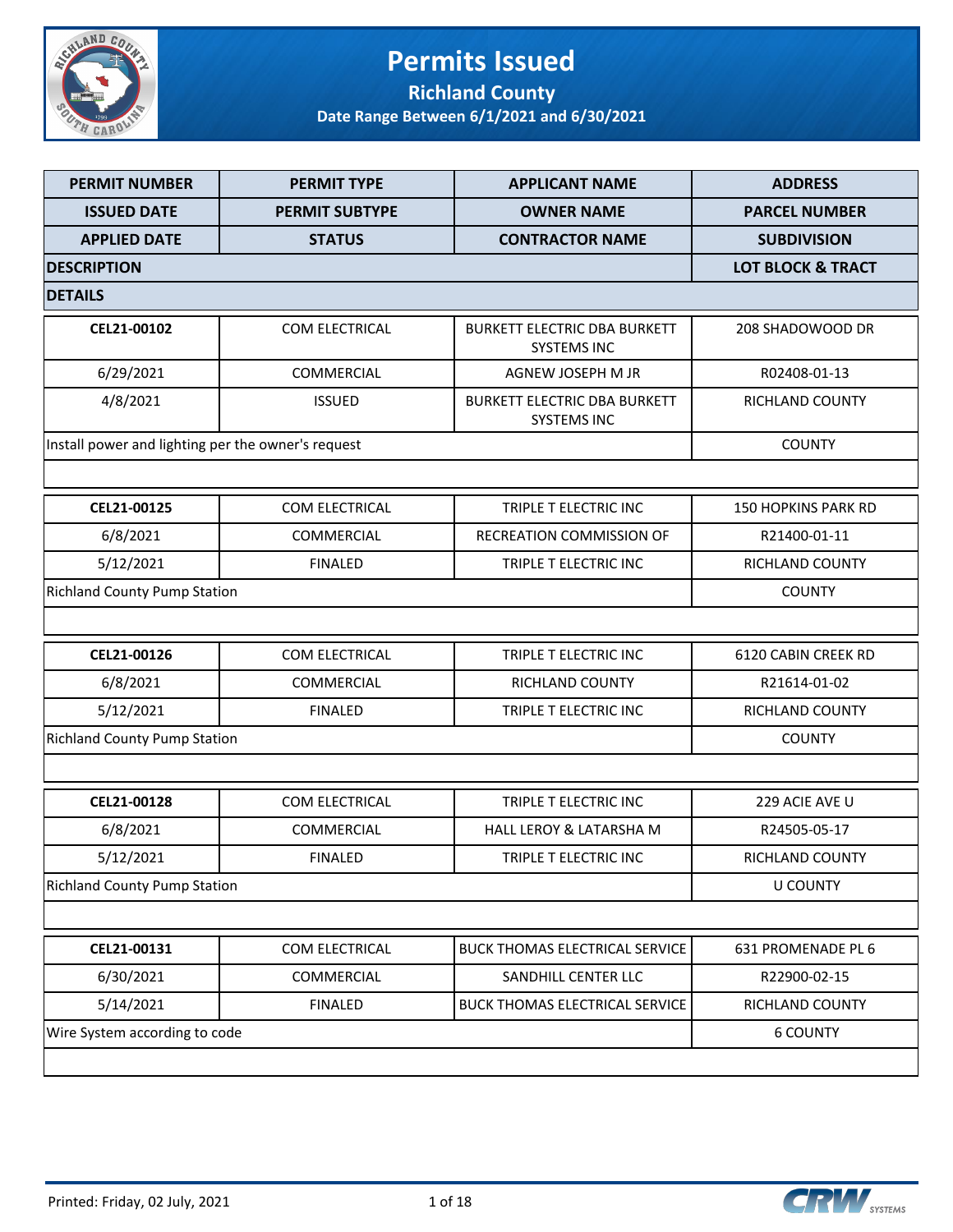

**Richland County**

| CEL21-00134                           | COM ELECTRICAL | ACE ELECTRIC INC OF VALDOSTA GA | 3160 SHOP RD           |
|---------------------------------------|----------------|---------------------------------|------------------------|
| 6/21/2021                             | COMMERCIAL     | MARK ANTHONY BREWING INC        | R16100-02-20           |
| 5/18/2021                             | <b>ISSUED</b>  | ACE ELECTRIC INC OF VALDOSTA GA | RICHLAND COUNTY        |
| <b>Building Electrical</b>            |                |                                 |                        |
|                                       |                |                                 |                        |
| CEL21-00142                           | COM ELECTRICAL | ACE ELECTRIC INC OF VALDOSTA GA | 3160 SHOP RD           |
| 6/21/2021                             | COMMERCIAL     | MARK ANTHONY BREWING INC        | R16100-02-20           |
| 5/19/2021                             | <b>ISSUED</b>  | ACE ELECTRIC INC OF VALDOSTA GA | RICHLAND COUNTY        |
| <b>WWTP Building Electrical</b>       |                |                                 |                        |
|                                       |                |                                 |                        |
| CEL21-00144                           | COM ELECTRICAL | ACE ELECTRIC INC OF VALDOSTA GA | 3160 SHOP RD           |
| 6/21/2021                             | COMMERCIAL     | MARK ANTHONY BREWING INC        | R16100-02-20           |
| 5/19/2021                             | <b>ISSUED</b>  | ACE ELECTRIC INC OF VALDOSTA GA | RICHLAND COUNTY        |
| <b>Fire Pump Building</b>             |                |                                 |                        |
|                                       |                |                                 |                        |
| CEL21-00145                           | COM ELECTRICAL | ACE ELECTRIC INC OF VALDOSTA GA | 3160 SHOP RD           |
| 6/21/2021                             | COMMERCIAL     | <b>MARK ANTHONY BREWING INC</b> | R16100-02-20           |
| 5/19/2021                             | <b>ISSUED</b>  | ACE ELECTRIC INC OF VALDOSTA GA | RICHLAND COUNTY        |
| <b>Guard House</b>                    |                |                                 |                        |
|                                       |                |                                 |                        |
| CEL21-00146                           | COM ELECTRICAL | <b>BOWMAN ELECTRICAL LLC</b>    | 6735 TWO NOTCH RD      |
| 6/2/2021                              | COMMERCIAL     | POTTER FRANCES                  | R16903-06-05           |
| 5/20/2021                             | <b>ISSUED</b>  | <b>BOWMAN ELECTRICAL LLC</b>    | <b>RICHLAND COUNTY</b> |
| Add Receptacles and Lighting fixtures |                |                                 | <b>COUNTY</b>          |
|                                       |                |                                 |                        |
| CEL21-00151                           | COM ELECTRICAL | <b>GIBSON ELECTRIC LLC</b>      | 115 BLARNEY DR 101     |
| 6/16/2021                             | COMMERCIAL     | GA HA REIT II COLUMBIA MOB LLC  | R17012-02-14           |
| 5/25/2021                             | <b>ISSUED</b>  | <b>GIBSON ELECTRIC LLC</b>      | RICHLAND COUNTY        |
| <b>Small Electrical Upfit</b>         |                |                                 | 101 COUNTY             |
|                                       |                |                                 |                        |

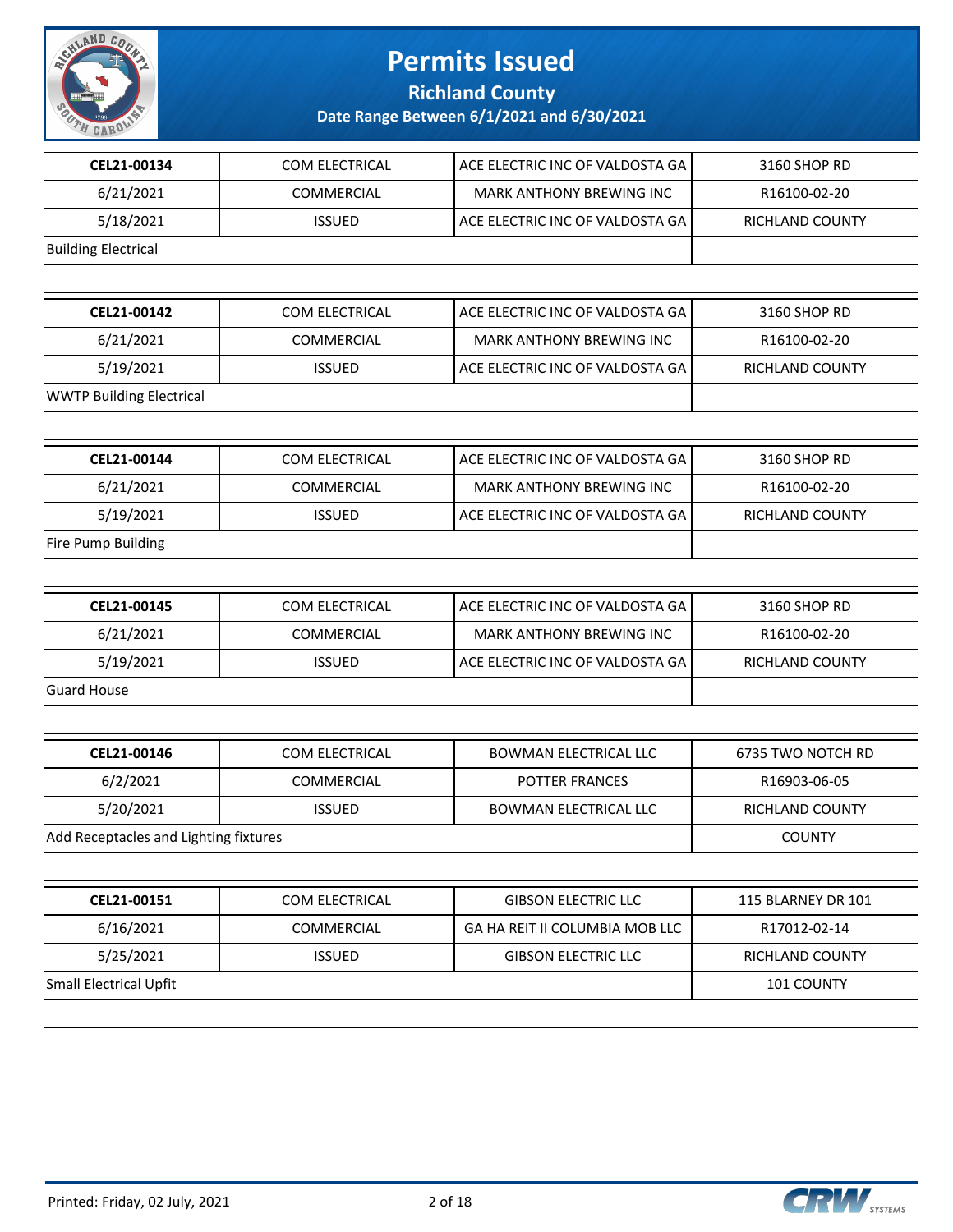

**Richland County**

| CEL21-00152                                                                                                             |                                       | 1321 DUTCH FORK RD           |
|-------------------------------------------------------------------------------------------------------------------------|---------------------------------------|------------------------------|
| 6/2/2021<br>COMMERCIAL                                                                                                  | <b>BLANCHETTE FAMILY TRUST</b>        | R02414-02-15                 |
| 5/25/2021<br><b>FINALED</b>                                                                                             | M C DRIESSCHE LLC                     | RICHLAND COUNTY              |
| <b>UPFITTING ELECTRICAL</b>                                                                                             |                                       | <b>COUNTY</b>                |
|                                                                                                                         |                                       |                              |
| CEL21-00155<br>COM ELECTRICAL                                                                                           | TRIPLE T ELECTRIC INC                 | 1439 MARTIN LUTHER KING BLVD |
| 6/24/2021<br><b>COMMERCIAL</b>                                                                                          | <b>LOWER RICHLAND SCHL DIST 5</b>     | R24400-04-03                 |
| 5/26/2021<br><b>FINALED</b>                                                                                             | TRIPLE T ELECTRIC INC                 | <b>RICHLAND COUNTY</b>       |
| Installing 100 amp 480v 3 phase meter base and disconnect                                                               |                                       | <b>COUNTY</b>                |
| Installing 100 amp 480v 3 phase meter base and disconnect for pump station. Install control panel for pump station pump |                                       |                              |
| CEL21-00160<br>COM ELECTRICAL                                                                                           | JENKINS ELECTRIC SERVICE              | 716 ZIMALCREST DR 3501       |
| 6/10/2021<br><b>COMMERCIAL</b>                                                                                          | <b>GROVE AT ST ANDREWS DE LLC THE</b> | R06015-06-03                 |
| 6/1/2021<br><b>ISSUED</b>                                                                                               | <b>JENKINS ELECTRIC SERVICE</b>       | RICHLAND COUNTY              |
| Rewiring                                                                                                                |                                       | 3501 COUNTY                  |
|                                                                                                                         |                                       |                              |
| CEL21-00163<br>COM ELECTRICAL                                                                                           | <b>ROBERT E MORGAN</b>                | 11302 BROAD RIVER RD         |
| 6/4/2021<br><b>COMMERCIAL</b>                                                                                           |                                       | R02600-04-58                 |
| 6/4/2021<br><b>FINALED</b>                                                                                              | ROBERT E MORGAN                       | RICHLAND COUNTY              |
| INSTALL NEW 200 AMP SERVICE ON EXISTING POLE                                                                            |                                       | <b>COUNTY</b>                |
|                                                                                                                         |                                       |                              |
| COM ELECTRICAL<br>CEL21-00166                                                                                           | <b>DNB ELECTRIC INC</b>               | <b>1500 BROAD RIVER RD</b>   |
| 6/10/2021<br>COMMERCIAL                                                                                                 | VIRGINIA WINGARD MEMORIAL             | R07308-02-12                 |
| 6/8/2021<br><b>ISSUED</b>                                                                                               | <b>DNB ELECTRIC INC</b>               | <b>RICHLAND COUNTY</b>       |
| <b>Install New Service</b>                                                                                              |                                       | <b>COUNTY</b>                |
|                                                                                                                         |                                       |                              |
| CEL21-00167<br>COM ELECTRICAL                                                                                           | EASY ELECTRICAL SOLUTIONS LLC         | 600 OLD BLUFF RD             |
| 6/21/2021<br>COMMERCIAL                                                                                                 | CONGAREE BLUFF FARM LLC               | R27200-01-01                 |
| 6/10/2021<br><b>FINALED</b>                                                                                             | EASY ELECTRICAL SOLUTIONS LLC         | RICHLAND COUNTY              |
| Set power pole install weather resistant GFCI with cover                                                                | <b>COUNTY</b>                         |                              |
| Set power pole install weather resistant GFCI with flap cover using short piece of seal tight and 20 amp breaker        |                                       |                              |

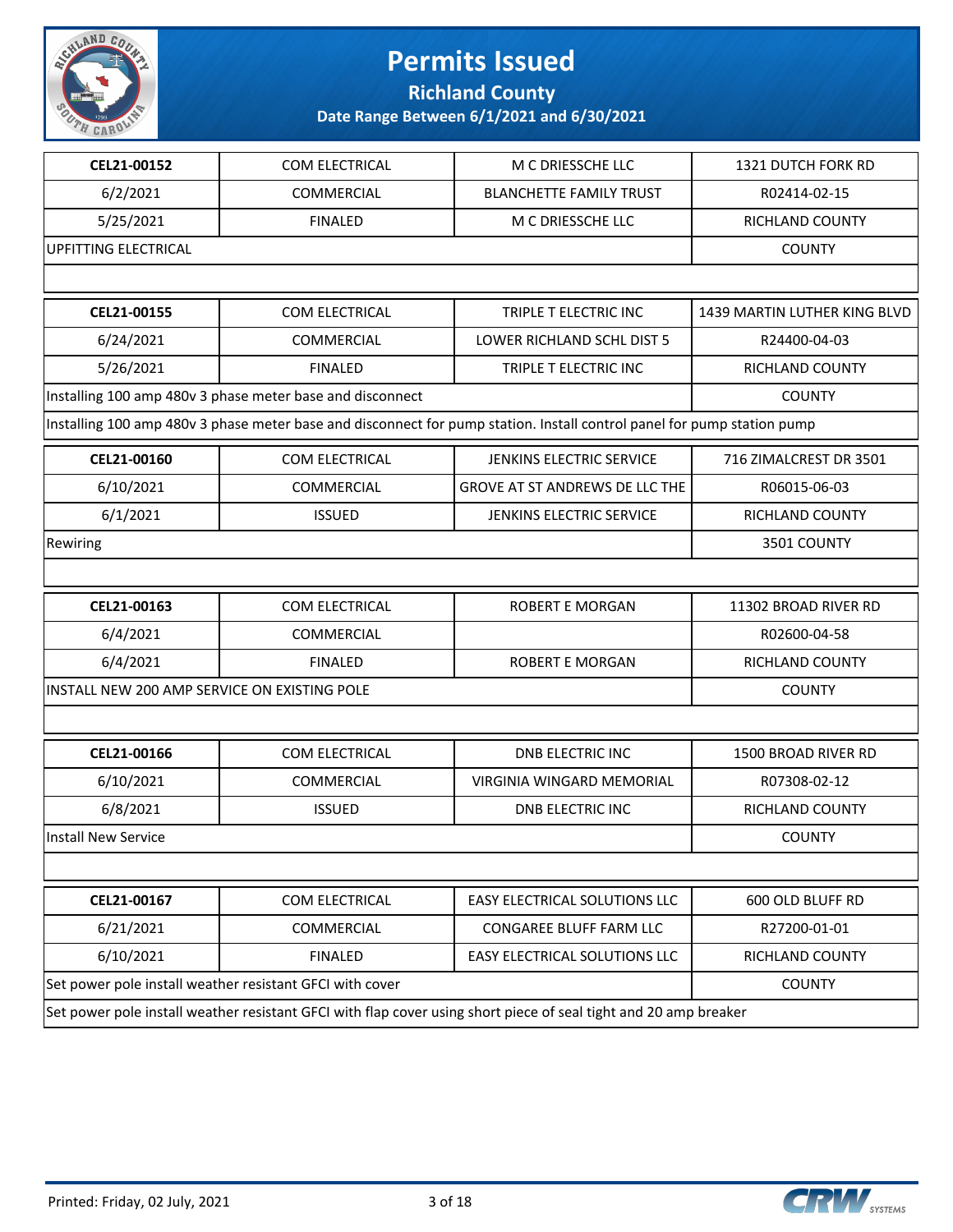

**Richland County**

| CEL21-00169                                | COM ELECTRICAL                                  | LAKESHORE ELECTRICAL SERVICE      | 636 ROSEWOOD DR B     |
|--------------------------------------------|-------------------------------------------------|-----------------------------------|-----------------------|
| 6/14/2021                                  | <b>COMMERCIAL</b>                               | CONSYS (SC) QRS 16-66 INC &       | R11100-01-03          |
| 6/14/2021                                  | <b>ISSUED</b>                                   | LAKESHORE ELECTRICAL SERVICE      | RICHLAND COUNTY       |
| electrical upfit                           |                                                 |                                   | <b>B COUNTY</b>       |
|                                            |                                                 |                                   |                       |
| CEL21-00171                                | COM ELECTRICAL                                  | <b>BRUNSON COLEMAN ELECTRIC</b>   | 7800 GARNERS FERRY RD |
| 6/21/2021                                  | <b>COMMERCIAL</b>                               | PANTRY INC THE                    | R19102-05-12          |
| 6/15/2021                                  | <b>ISSUED</b>                                   | <b>BRUNSON COLEMAN ELECTRIC</b>   | RICHLAND COUNTY       |
| new wire                                   |                                                 |                                   | <b>COUNTY</b>         |
|                                            |                                                 |                                   |                       |
| CEL21-00172                                | COM ELECTRICAL                                  | <b>FUZION FRENZY CONSTRUCTION</b> | 1216 KILLIAN LOOP     |
| 6/21/2021                                  | <b>COMMERCIAL</b>                               | BROWN JAMES JR LIFE ESTATE        | R14781-04-15          |
| 6/16/2021                                  | <b>ISSUED</b>                                   | <b>FUZION FRENZY CONSTRUCTION</b> | RICHLAND COUNTY       |
| Spectrum Power Supply                      |                                                 |                                   | <b>COUNTY</b>         |
| 20Amp service                              |                                                 |                                   |                       |
| CEL21-00175                                | COM ELECTRICAL                                  | <b>BRUNSON COLEMAN ELECTRIC</b>   | 8209 TWO NOTCH RD     |
| 6/21/2021                                  | COMMERCIAL                                      | TMP INVESTMENTS LLC               | R17113-01-24          |
| 6/17/2021                                  | <b>FINALED</b>                                  | <b>BRUNSON COLEMAN ELECTRIC</b>   | RICHLAND COUNTY       |
| New power for bill board sign meter panel  |                                                 |                                   | <b>COUNTY</b>         |
|                                            |                                                 |                                   |                       |
| CEL21-00181                                | COM ELECTRICAL                                  | <b>BOWMAN ELECTRICAL LLC</b>      | 493 TOWN CENTER PL 1  |
| 6/30/2021                                  | <b>COMMERCIAL</b>                               | WITZLING DAVID                    | R22911-03-01          |
| 6/24/2021                                  | <b>ISSUED</b>                                   | <b>BOWMAN ELECTRICAL LLC</b>      | RICHLAND COUNTY       |
| Install 400 amp Service Entrance and Panel |                                                 |                                   | 1 COUNTY              |
|                                            |                                                 |                                   |                       |
| CEL21-00186                                | COM ELECTRICAL                                  | <b>ROBERT E MORGAN</b>            | 11302 BROAD RIVER RD  |
| 6/29/2021                                  | <b>COMMERCIAL</b>                               |                                   | R02600-04-58          |
| 6/29/2021                                  | <b>ISSUED</b>                                   | <b>ROBERT E MORGAN</b>            | RICHLAND COUNTY       |
| <b>NEW SAW POLE</b>                        |                                                 |                                   | <b>COUNTY</b>         |
|                                            |                                                 |                                   |                       |
|                                            | Number of COM ELECTRICAL/COMMERCIAL Permits: 23 |                                   |                       |
|                                            |                                                 |                                   |                       |

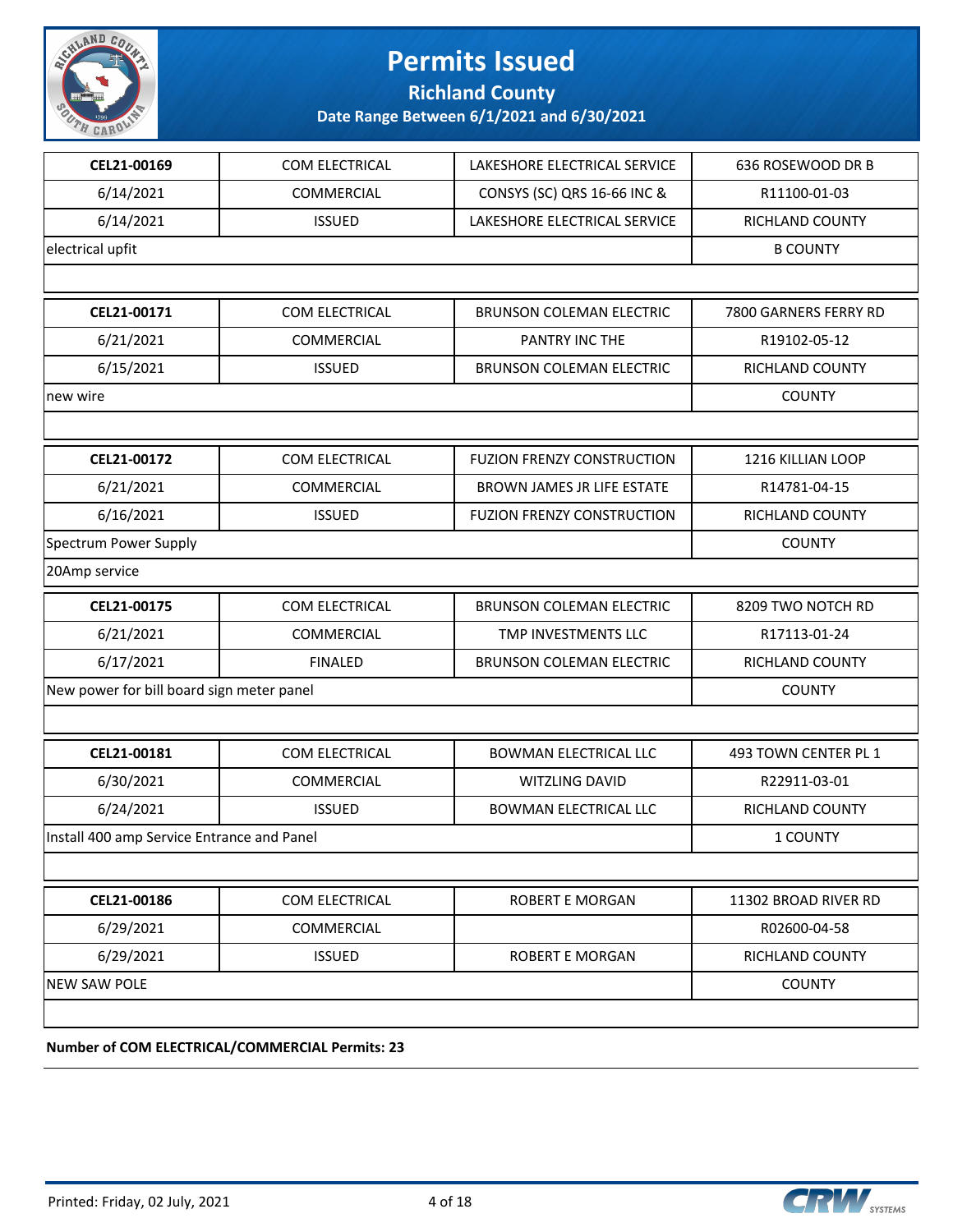

**Richland County**

| CMG21-00062                | COM MECHANICAL/GAS | l WANNAMAKER-KAMINER HEATING<br>& COOLING LLC  | 493 TOWN CENTER PL 2 |
|----------------------------|--------------------|------------------------------------------------|----------------------|
| 6/15/2021                  | Unassigned         | WITZLING DAVID                                 | R22911-03-01         |
| 1/25/2021                  | <b>ISSUED</b>      | l WANNAMAKER-KAMINER HEATING-<br>& COOLING LLC | RICHLAND COUNTY      |
| INSTALL UNIT AND DUCT WORK |                    |                                                | 2 COUNTY             |
|                            |                    |                                                |                      |

| CMG21-00157                                                              | COM MECHANICAL/GAS | <b>PARDEES REFRIGERATION &amp; AIR</b><br>COND INC | 2708 CLEMSON RD A                                 |  |
|--------------------------------------------------------------------------|--------------------|----------------------------------------------------|---------------------------------------------------|--|
| 6/10/2021                                                                | Unassigned         | <b>CLEMSON ROAD PARTNERS LLC</b>                   | R17400-06-09                                      |  |
| 5/6/2021                                                                 | <b>FINALED</b>     | <b>Russell Pardee</b>                              | RICHLAND COUNTY                                   |  |
| HVAC SUPPLY MATERIAL & INSTALL HVAC SYSTEM/EXHAUST FANS DUCT<br>A COUNTY |                    |                                                    |                                                   |  |
|                                                                          |                    |                                                    |                                                   |  |
|                                                                          |                    |                                                    | $-0.111$ $-0.75$ $-0.111$ $-0.15$ $-0.75$ $-0.75$ |  |

| CMG21-00158                                                 | COM MECHANICAL/GAS | SURE AIR HEATING & COOLING LLC | 6941 N TRENHOLM RD 5 |
|-------------------------------------------------------------|--------------------|--------------------------------|----------------------|
| 6/22/2021                                                   | Unassigned         | OLMSTED US V LLC               | R16907-01-01         |
| 5/7/2021                                                    | <b>FINALED</b>     | SURE AIR HEATING & COOLING LLC | RICHLAND COUNTY      |
| Installation of ventilation/exhaust for 1 person nail salon |                    |                                | 5 COUNTY             |

| CMG21-00159             | COM MECHANICAL/GAS | A+ HOOD SYSTEMS & AC SERVICE<br>LLC | 631 PROMENADE PL 6     |
|-------------------------|--------------------|-------------------------------------|------------------------|
| 6/1/2021                | Unassigned         | SANDHILL CENTER LLC                 | R22900-02-15           |
| 5/7/2021                | <b>ISSUED</b>      | A+ HOOD SYSTEMS & AC SERVICE<br>LLC | <b>RICHLAND COUNTY</b> |
| Installing kitchen hood |                    |                                     | 6 COUNTY               |

| CMG21-00168                                                  | COM MECHANICAL/GAS                                           | <b>WALKER WHITE INC</b>         | 3160 SHOP RD           |  |
|--------------------------------------------------------------|--------------------------------------------------------------|---------------------------------|------------------------|--|
| 6/4/2021                                                     | Unassigned                                                   | <b>MARK ANTHONY BREWING INC</b> | R16100-02-20           |  |
| 5/20/2021                                                    | <b>ISSUED</b>                                                | <b>WALKER WHITE INC</b>         | <b>RICHLAND COUNTY</b> |  |
|                                                              | INSTALL DUCTWORK, GRILLES, ROOF TOP UNITS PROVIDED BY OTHERS |                                 |                        |  |
|                                                              |                                                              |                                 |                        |  |
| CMG21-00169                                                  | 3160 SHOP RD                                                 |                                 |                        |  |
| 6/4/2021                                                     | R16100-02-20                                                 |                                 |                        |  |
| 5/20/2021                                                    | <b>ISSUED</b>                                                | <b>WALKER WHITE INC</b>         | <b>RICHLAND COUNTY</b> |  |
| INSTALL (1) DUCTLESS SPLIT AND ASSOCIATED DUCTWORK & GRILLES |                                                              |                                 |                        |  |

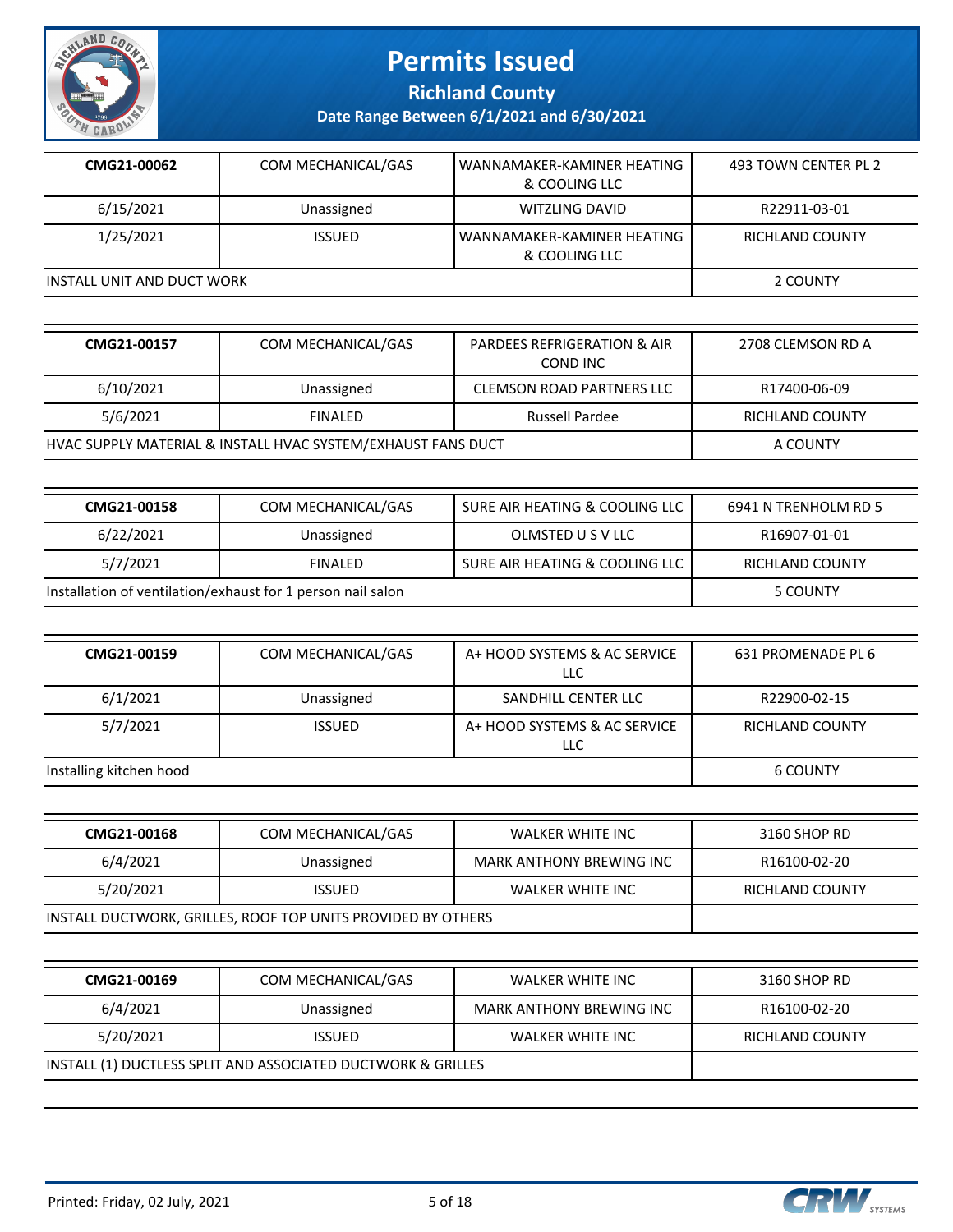

**Richland County**

### **Date Range Between 6/1/2021 and 6/30/2021**

| CMG21-00170                                   | COM MECHANICAL/GAS                                           | <b>WALKER WHITE INC</b>                 | 3160 SHOP RD                          |
|-----------------------------------------------|--------------------------------------------------------------|-----------------------------------------|---------------------------------------|
| 6/4/2021                                      | Unassigned                                                   | MARK ANTHONY BREWING INC                | R16100-02-20                          |
| 5/20/2021                                     | <b>ISSUED</b>                                                | <b>WALKER WHITE INC</b>                 | RICHLAND COUNTY                       |
|                                               | INSTALL LOUVERS, ELECTRIC HEATER AND 1 FAN PROVIDED BY OTHER |                                         |                                       |
|                                               |                                                              |                                         |                                       |
| CMG21-00174                                   | COM MECHANICAL/GAS                                           | STALLINGS REFRIGERATION CO INC          | 11115 BROAD RIVER RD                  |
| 6/3/2021                                      | Unassigned                                                   | <b>BROAD RIVER OP-E LLC</b>             | R02600-07-08                          |
| 6/2/2021                                      | <b>ISSUED</b>                                                | STALLINGS REFRIGERATION CO INC          | RICHLAND COUNTY                       |
| walk-in cooler installation                   |                                                              |                                         | <b>COUNTY</b>                         |
|                                               |                                                              |                                         |                                       |
| CMG21-00176                                   | COM MECHANICAL/GAS                                           | STALLINGS REFRIGERATION CO INC          | 1402 SUMMIT PKWY                      |
| 6/3/2021                                      | Unassigned                                                   | SUMMIT COMMONS OP HOLDINGS<br>LLC       | R20300-05-07                          |
| 6/3/2021                                      | <b>FINALED</b>                                               | STALLINGS REFRIGERATION CO INC          | <b>RICHLAND COUNTY</b>                |
| walk-in cooler installation                   |                                                              |                                         | <b>COUNTY</b>                         |
|                                               |                                                              |                                         |                                       |
| CMG21-00177                                   | COM MECHANICAL/GAS                                           | <b>BRIANS HEATING &amp; COOLING LLC</b> | 1700 LONGWOOD RD                      |
| 6/3/2021                                      | Unassigned                                                   | MIWON SPECIALTY CHEMICAL USA            | R16100-02-21                          |
| 6/3/2021                                      | <b>ISSUED</b>                                                | <b>BRIANS HEATING &amp; COOLING LLC</b> | RICHLAND COUNTY                       |
|                                               | Install HVAC, equipment and install gas for the equipment    |                                         | <b>COUNTY</b>                         |
|                                               |                                                              |                                         |                                       |
| CMG21-00192                                   | COM MECHANICAL/GAS                                           | MAY HEATING AND COOLING LLC             | 1174 HEYWARD BROCKINGTON<br><b>RD</b> |
| 6/30/2021                                     | Unassigned                                                   | TEMPLE ZION BAPTIST CHURCH              | R09503-01-07                          |
| 6/24/2021                                     | <b>FINALED</b>                                               | MAY HEATING AND COOLING LLC             | <b>RICHLAND COUNTY</b>                |
| replacing 5 ton gas pack on the roof top unit |                                                              |                                         | <b>COUNTY</b>                         |
| na                                            |                                                              |                                         |                                       |
|                                               |                                                              |                                         |                                       |

#### **Number of COM MECHANICAL/GAS/Unassigned Permits: 11**

| CPL21-00077                                      | <b>COM PLUMBING</b> | WALKER WHITE INC         | 3160 SHOP RD           |
|--------------------------------------------------|---------------------|--------------------------|------------------------|
| 6/4/2021                                         | Unassigned          | MARK ANTHONY BREWING INC | R16100-02-20           |
| 5/20/2021                                        | <b>ISSUED</b>       | WALKER WHITE INC         | <b>RICHLAND COUNTY</b> |
| IINSTALL DOMESTIC WATER AND PROCESS WATER PIPING |                     |                          |                        |
|                                                  |                     |                          |                        |

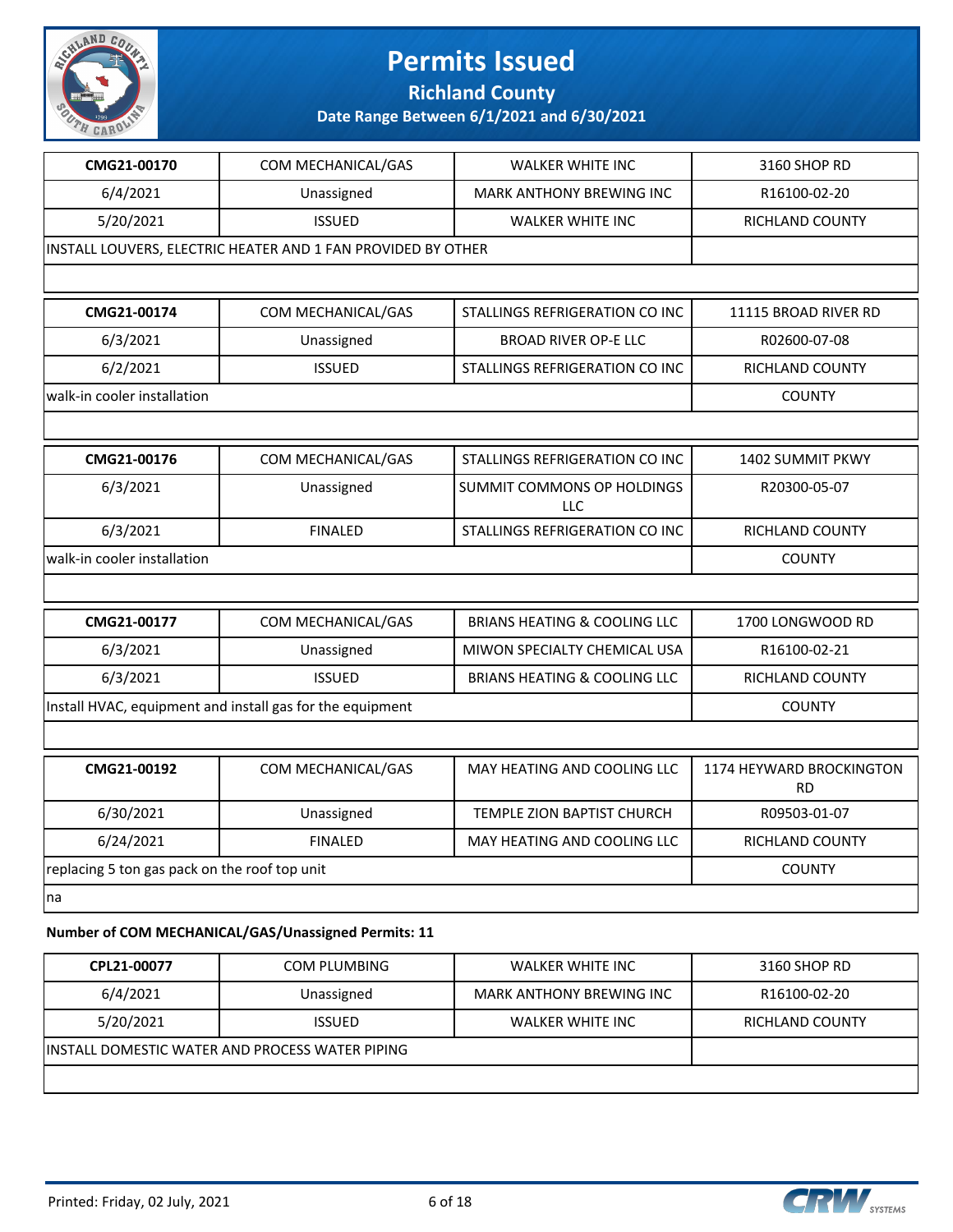

**Richland County**

**Date Range Between 6/1/2021 and 6/30/2021**

| CPL21-00078                      | COM PLUMBING                                            | <b>WALKER WHITE INC</b>                   | 3160 SHOP RD              |
|----------------------------------|---------------------------------------------------------|-------------------------------------------|---------------------------|
| 6/4/2021                         | Unassigned                                              | MARK ANTHONY BREWING INC                  | R16100-02-20              |
| 5/20/2021                        | <b>ISSUED</b>                                           | <b>WALKER WHITE INC</b>                   | RICHLAND COUNTY           |
|                                  | INSTALL WASTE, VENT SYSTEM & WATER PIPE FOR 2 BATHROOMS |                                           |                           |
|                                  |                                                         |                                           |                           |
| CPL21-00082                      | COM PLUMBING                                            | E S WHITLEY PLUMBING                      | 1400 SUMMIT PKWY A        |
| 6/7/2021                         | Unassigned                                              | SUMMIT COMMONS OP HOLDINGS<br><b>LLC</b>  | R20300-05-07              |
| 6/2/2021                         | <b>ISSUED</b>                                           | E S WHITLEY PLUMBING                      | <b>RICHLAND COUNTY</b>    |
| Smoothie king upfit              |                                                         |                                           | Α                         |
|                                  |                                                         |                                           |                           |
| CPL21-00083                      | <b>COM PLUMBING</b>                                     | SEAN SMITH PLUMBING SERVICE<br><b>LLC</b> | 6735 TWO NOTCH RD         |
| 6/2/2021                         | Unassigned                                              | POTTER FRANCES                            | R16903-06-05              |
| 6/2/2021                         | <b>ISSUED</b>                                           | SEAN SMITH PLUMBING SERVICE<br>LLC        | <b>RICHLAND COUNTY</b>    |
| 2 bthrm waste water slab         |                                                         | <b>COUNTY</b>                             |                           |
| 2 BTHRM WASTE WATER/SLAB         |                                                         |                                           |                           |
| CPL21-00086                      | COM PLUMBING                                            | FOREMOST PLUMBING COMPANY<br><b>LLC</b>   | <b>1720 DUTCH FORK RD</b> |
| 6/8/2021                         | Unassigned                                              | <b>BALLENTINE VILLAGE LLC</b>             | R02408-02-04              |
| 6/7/2021                         | <b>ISSUED</b>                                           | FOREMOST PLUMBING COMPANY<br>LLC          | RICHLAND COUNTY           |
| Plumbing for a toilet and vanity |                                                         |                                           | <b>COUNTY</b>             |
|                                  |                                                         |                                           |                           |
| CPL21-00089                      | <b>COM PLUMBING</b>                                     | MODERN MECHANICAL INC                     | 7800 GARNERS FERRY RD     |
| 6/15/2021                        | Unassigned                                              | PANTRY INC THE                            | R19102-05-12              |
| 6/15/2021                        | <b>ISSUED</b>                                           | MODERN MECHANICAL INC                     | RICHLAND COUNTY           |
|                                  | TO INSTALL A COMPLETE PLUMBING SYSTEM FOR TAKE 5        |                                           | <b>COUNTY</b>             |
|                                  |                                                         |                                           |                           |
| CPL21-00090                      | COM PLUMBING                                            | CAROLINA PLUMBING OF SC INC               | 111 PERIMETER PT          |
| 6/16/2021                        | Unassigned                                              | SIMPLE LEASING LLC                        | R25700-04-06              |
| 6/15/2021                        | <b>ISSUED</b>                                           | CAROLINA PLUMBING OF SC INC               | RICHLAND COUNTY           |
|                                  | Complete interior plumbing for Building                 |                                           |                           |
|                                  |                                                         |                                           |                           |
|                                  |                                                         |                                           |                           |

**Number of COM PLUMBING/Unassigned Permits: 7**

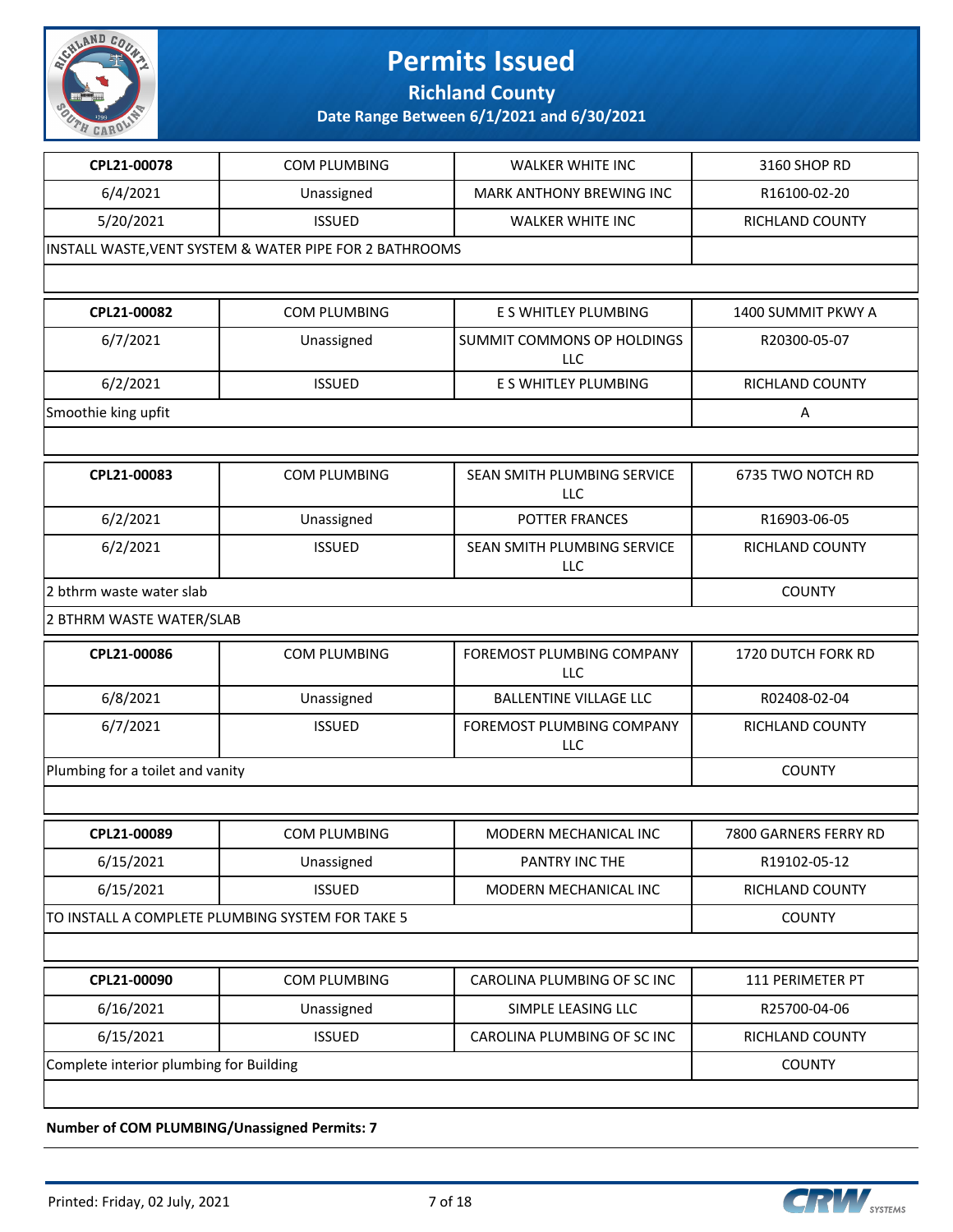

**Richland County**

**Date Range Between 6/1/2021 and 6/30/2021**

| CRF21-00041                    | COM ROOFING   | NORTH AMERICAN ROOFING SVC.<br><b>INC</b> | 7004 BROOKFIELD RD     |
|--------------------------------|---------------|-------------------------------------------|------------------------|
| 6/2/2021                       | Unassigned    | <b>FULL GOSPEL WORD &amp; WORSHIP</b>     | R16909-03-01           |
| 6/2/2021                       | <b>ISSUED</b> | NORTH AMERICAN ROOFING SVC.<br><b>INC</b> | <b>RICHLAND COUNTY</b> |
| Non-Structural Coating of roof |               |                                           | <b>COUNTY</b>          |
|                                |               |                                           |                        |

#### **Number of COM ROOFING/Unassigned Permits: 1**

| CBD21-00048                                                                                  | COMMERCIAL ADD & ADD/ALT | <b>ROBERT A BOWER</b>           | 2502 HARD SCRABBLE RD B               |
|----------------------------------------------------------------------------------------------|--------------------------|---------------------------------|---------------------------------------|
| 6/2/2021                                                                                     | <b>ADDITION</b>          | ELI'S FOOD & GAS LLC            | R17216-10-23                          |
| 3/4/2021                                                                                     | <b>ISSUED</b>            | <b>ROBERT A BOWER</b>           | <b>RICHLAND COUNTY</b>                |
| Addition of 400 sft storage space                                                            |                          |                                 | <b>B COUNTY</b>                       |
|                                                                                              |                          |                                 |                                       |
| CBD21-00174                                                                                  | COMMERCIAL ADD & ADD/ALT | <b>BROADWAY CONTRACTING LLC</b> | 1970 BLUFF RD                         |
| 6/9/2021                                                                                     | <b>ADDITION</b>          | <b>TYSON PREPARED FOODS INC</b> | R13602-02-02                          |
| 6/2/2021                                                                                     | <b>ISSUED</b>            | <b>BROADWAY CONTRACTING LLC</b> | RICHLAND COUNTY                       |
| waste water storage tank - 105,000 gallon tank (27'D x 25'H)                                 |                          |                                 | <b>COUNTY</b>                         |
| Total cost includes tank, concrete and labor                                                 |                          |                                 |                                       |
| CBD21-00179                                                                                  | COMMERCIAL ADD & ADD/ALT | C L CONSTRUCTION                | 2033 HEYWARD BROCKINGTON<br><b>RD</b> |
| 6/23/2021                                                                                    | <b>ADDITION</b>          | <b>BOYLES THOMAS</b>            | R09700-04-21                          |
| 6/3/2021                                                                                     | CO ISSUED                | C L CONSTRUCTION                | <b>RICHLAND COUNTY</b>                |
| Handicap Ramp                                                                                |                          |                                 | <b>COUNTY</b>                         |
| THIS PERMIT IS ONLY FOR THE HANDICAP RAMP. CONTRACTOR WILL NEED TO APPLY FOR THE RENOVATION. |                          |                                 |                                       |

**Number of COMMERCIAL ADD & ADD/ALT/ADDITION Permits: 3**

| CBD20-00149                                                 | COMMERCIAL ADD & ADD/ALT | <b>MASHBURN CONSTRUCTION</b><br><b>COMPANY INC</b> | 1069 SPARKLEBERRY LN EXT |
|-------------------------------------------------------------|--------------------------|----------------------------------------------------|--------------------------|
| 6/30/2021                                                   | ADDITION/ALTERATION      | <b>CORP OF THE PRES BISHOP</b>                     | R22905-06-01             |
| 8/24/2020                                                   | ISSUED.                  |                                                    | <b>RICHLAND COUNTY</b>   |
| Add loading dock on existing warehouse/site work alteration |                          |                                                    | <b>COUNTY</b>            |
|                                                             |                          |                                                    |                          |

#### **Number of COMMERCIAL ADD & ADD/ALT/ADDITION/ALTERATION Permits: 1**

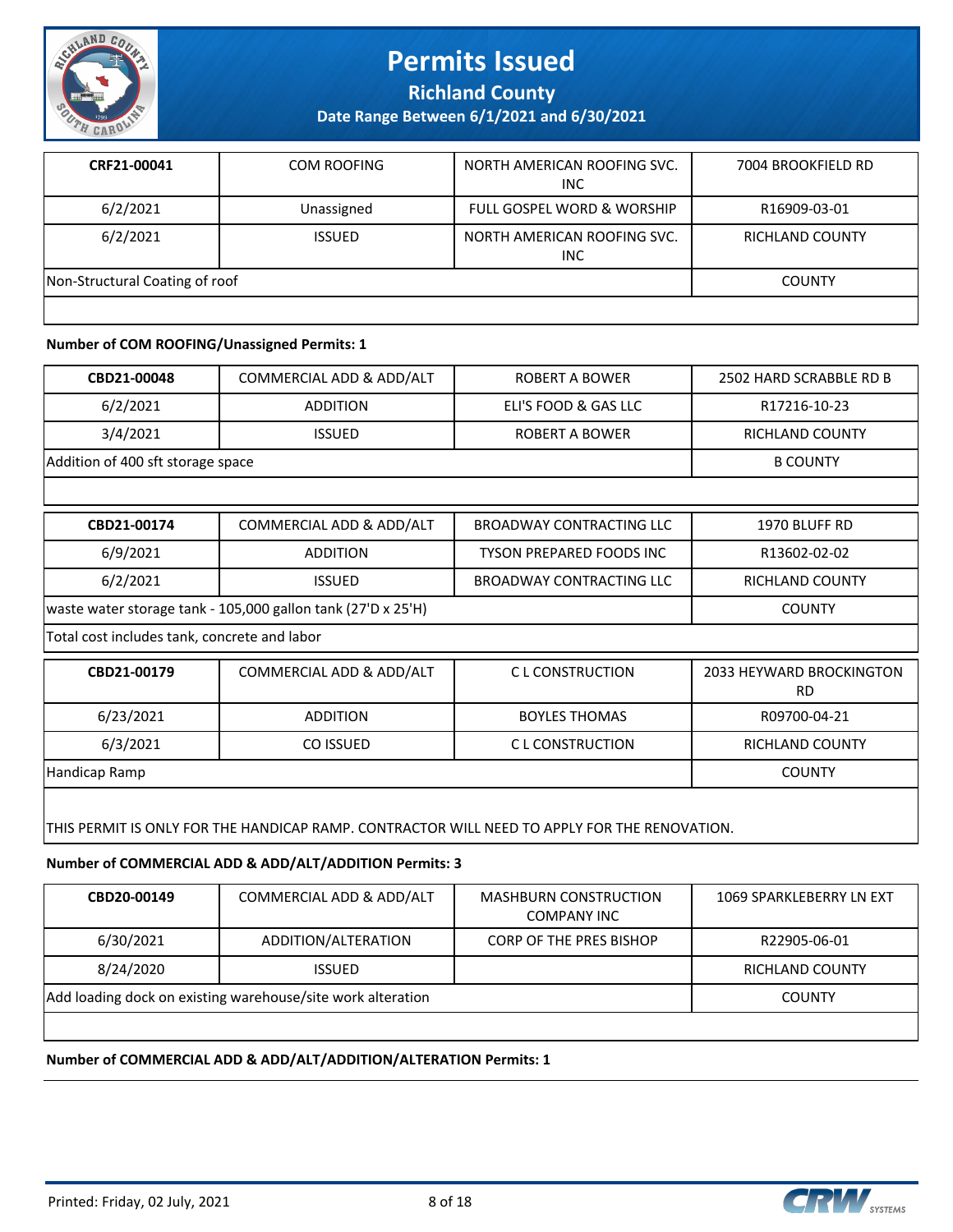

**Richland County**

| CBD19-00133                                          | <b>COMMERCIAL ALTERATIONS</b>                                                  | <b>MERCY CONTRACTING LLC</b>      | 6023 TWO NOTCH RD      |
|------------------------------------------------------|--------------------------------------------------------------------------------|-----------------------------------|------------------------|
| 6/3/2021                                             | Unassigned                                                                     | <b>HARVIN NORMAN</b>              | R14210-09-06           |
| 4/18/2019                                            | <b>ISSUED</b>                                                                  | <b>MERCY CONTRACTING LLC</b>      | <b>RICHLAND COUNTY</b> |
| <b>Commercial Renovation</b>                         |                                                                                |                                   | <b>COUNTY</b>          |
| <b>Exterior and interior</b>                         |                                                                                |                                   |                        |
|                                                      | SUBMIT ALL PLANS IN ONE ATTACHMENT AND MUST HAVE ASBESTO'S REPORT              |                                   |                        |
|                                                      | PLANS HAS BEEN UPLOADED BUT STILL WAITING ON THE ASBESTO'S REPORT TO UPLOADED. |                                   |                        |
| CBD20-00173                                          | <b>COMMERCIAL ALTERATIONS</b>                                                  | L. PAIGE CURTIS, PE               | 10060 TWO NOTCH RD     |
| 6/15/2021                                            | Unassigned                                                                     | WAL-MART REAL ESTATE BUSINESS     | R22807-01-11           |
| 9/29/2020                                            | <b>ISSUED</b>                                                                  | PRIME RETAIL SERVICES INC         | <b>RICHLAND COUNTY</b> |
| Replace RTUs; replace bakery/deli coolers & freezers |                                                                                |                                   | <b>COUNTY</b>          |
| Add refrigeration leak detection system              |                                                                                |                                   |                        |
| CBD20-00224                                          | <b>COMMERCIAL ALTERATIONS</b>                                                  | DAVID H EISENREICH                | 211 RABON RD           |
| 6/21/2021                                            | Unassigned                                                                     | 219 RABON ROAD LLC                | R19903-06-01           |
| 11/19/2020                                           | <b>ISSUED</b>                                                                  | <b>DAVID H EISENREICH</b>         | <b>RICHLAND COUNTY</b> |
| <b>Interior Renovation</b>                           |                                                                                |                                   | <b>COUNTY</b>          |
|                                                      |                                                                                |                                   |                        |
| CBD21-00057                                          | <b>COMMERCIAL ALTERATIONS</b>                                                  | <b>HIOTT CONSTRUCTION</b>         | 1165 SAINT ANDREWS RD  |
| 6/24/2021                                            | Unassigned                                                                     | RECONCILIATION MINISTRIES SC      | R06109-01-26           |
| 3/15/2021                                            | <b>ISSUED</b>                                                                  | <b>HIOTT CONSTRUCTION</b>         | RICHLAND COUNTY        |
| Build an ADA approved ramp and renovate bathroom     | <b>COUNTY</b>                                                                  |                                   |                        |
|                                                      | Adding and ADA Ramp and renovating bathroom to ADA standards                   |                                   |                        |
| CBD21-00079                                          | <b>COMMERCIAL ALTERATIONS</b>                                                  | <b>MAROLF CONSTRUCTION INC</b>    | 1400 SUMMIT PKWY A     |
| 6/4/2021                                             | Unassigned                                                                     | SUMMIT COMMONS OP HOLDINGS<br>LLC | R20300-05-07           |
| 4/2/2021                                             | <b>ISSUED</b>                                                                  | <b>MAROLF CONSTRUCTION INC</b>    | RICHLAND COUNTY        |
| Smoothie King (1200 sf Tenant Improvement)           |                                                                                |                                   | Α                      |
|                                                      |                                                                                |                                   |                        |
| CBD21-00095                                          | COMMERCIAL ALTERATIONS                                                         | <b>WILKUS ARCHITECTS PA</b>       | 451 KILLIAN RD         |
| 6/15/2021                                            | Unassigned                                                                     | SHIVA SHRI LLC                    | R17400-02-18           |
| 4/14/2021                                            | <b>ISSUED</b>                                                                  | FRONTIER BUILDING CORP            | RICHLAND COUNTY        |
|                                                      | Exist. Bldg - exterior modifications and interior alteration                   |                                   | <b>COUNTY</b>          |
|                                                      |                                                                                |                                   |                        |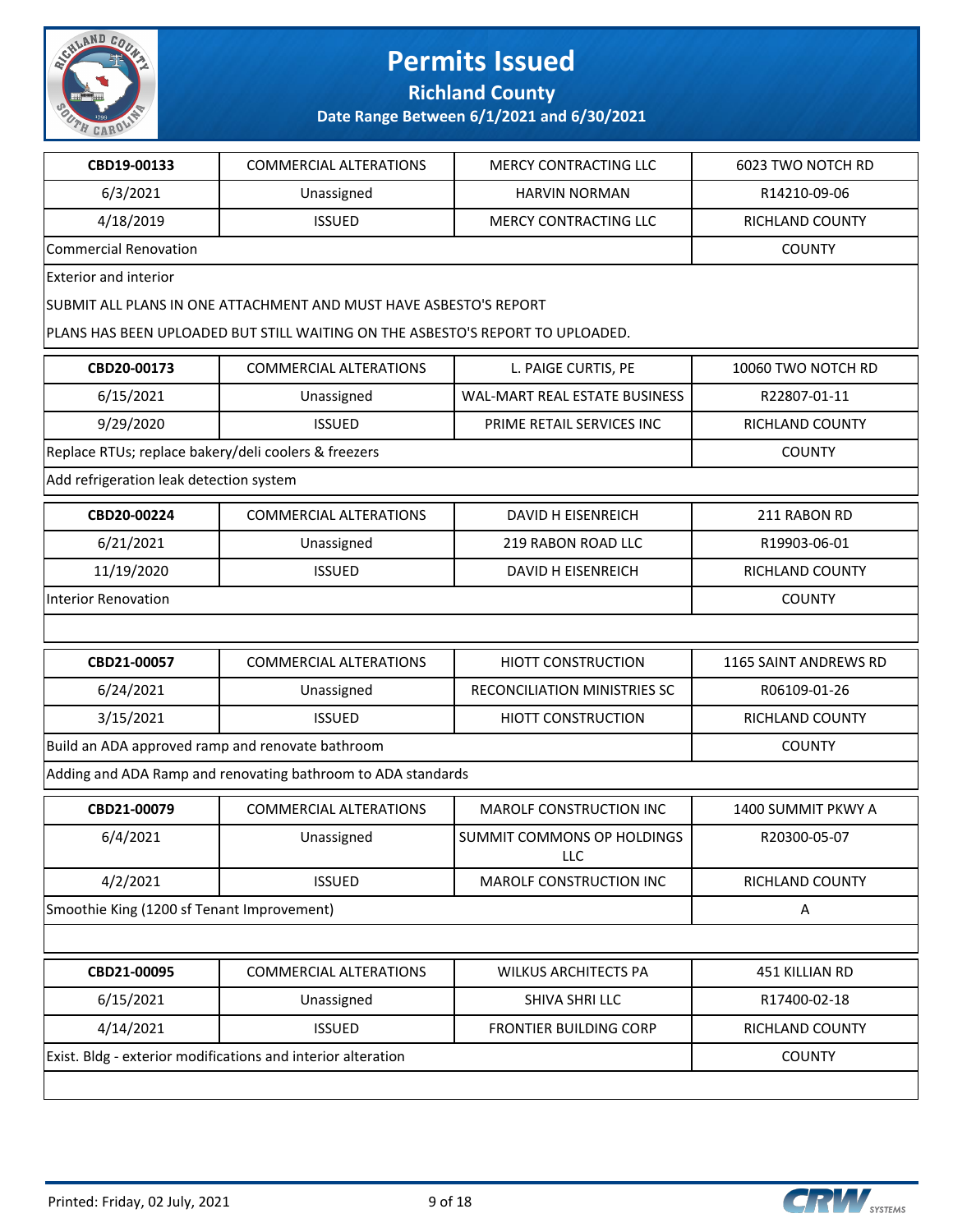

**Richland County**

| CBD21-00101                                        | <b>COMMERCIAL ALTERATIONS</b>                            | RENAISSANCE DEVELOPMENT &<br><b>PARTNERS LLC</b> | 224 ONEIL CT              |
|----------------------------------------------------|----------------------------------------------------------|--------------------------------------------------|---------------------------|
| 6/21/2021                                          | Unassigned                                               | O'NEIL COURT JCBS LLC                            | R17005-02-12              |
| 4/22/2021                                          | <b>ISSUED</b>                                            | RENAISSANCE DEVELOPMENT &<br><b>PARTNERS LLC</b> | <b>RICHLAND COUNTY</b>    |
| remove existing wall to provide egress per the CFD |                                                          |                                                  | <b>COUNTY</b>             |
|                                                    |                                                          |                                                  |                           |
| CBD21-00125                                        | <b>COMMERCIAL ALTERATIONS</b>                            | JOSEPH CONSTRUCTION LLC                          | 636 ROSEWOOD DR B         |
| 6/11/2021                                          | Unassigned                                               | CONSYS (SC) QRS 16-66 INC &                      | R11100-01-03              |
| 5/10/2021                                          | <b>ISSUED</b>                                            | michael joseph                                   | RICHLAND COUNTY           |
| interior renovations, new offices, carpet, paint   |                                                          |                                                  | <b>B COUNTY</b>           |
| this is for sc first steps                         |                                                          |                                                  |                           |
| CBD21-00160                                        | <b>COMMERCIAL ALTERATIONS</b>                            | <b>INDIGO DESIGN BUILD LLC</b>                   | 1651 DUTCH FORK RD        |
| 6/17/2021                                          | Unassigned                                               | <b>GATEWAY BAPTIST CHURCH</b>                    | R02407-01-37              |
| 5/17/2021                                          | <b>ISSUED</b>                                            | INDIGO DESIGN BUILD LLC                          | RICHLAND COUNTY           |
| <b>Enclose exterior vestibules</b>                 |                                                          |                                                  | <b>COUNTY</b>             |
|                                                    |                                                          |                                                  |                           |
| CBD21-00165                                        | <b>COMMERCIAL ALTERATIONS</b>                            | <b>KUMAR SATISH</b>                              | 1001 PINEY WOODS RD A     |
| 6/25/2021                                          | Unassigned                                               |                                                  | R06108-04-88              |
| 5/25/2021                                          | <b>ISSUED</b>                                            |                                                  | RICHLAND COUNTY           |
| <b>ADA BATHROOM</b>                                |                                                          |                                                  | A COUNTY                  |
|                                                    |                                                          |                                                  |                           |
| CBD21-00171                                        | <b>COMMERCIAL ALTERATIONS</b>                            | SACON LLC (GC)                                   | 10136 TWO NOTCH RD 107C   |
| 6/30/2021                                          | Unassigned                                               | Dan Sherer                                       | R22909-03-15              |
| 5/28/2021                                          | <b>ISSUED</b>                                            | SACON LLC (GC)                                   | <b>RICHLAND COUNTY</b>    |
|                                                    | Interior Shell revisions including HVAC, elect, plumbing |                                                  | 107C COUNTY               |
|                                                    |                                                          |                                                  |                           |
| CBD21-00205                                        | COMMERCIAL ALTERATIONS                                   | PAL PROPERTIES INC                               | 3104 BROAD RIVER RD STE 1 |
| 6/24/2021                                          | Unassigned                                               |                                                  | R06113-02-41              |
| 6/17/2021<br><b>ISSUED</b>                         |                                                          |                                                  | RICHLAND COUNTY           |
|                                                    | DEMO DIVIDING WALLS INTO 2 BTHRMS DEMO STORAGE ROOM      |                                                  | <b>COUNTY</b>             |
|                                                    |                                                          |                                                  |                           |

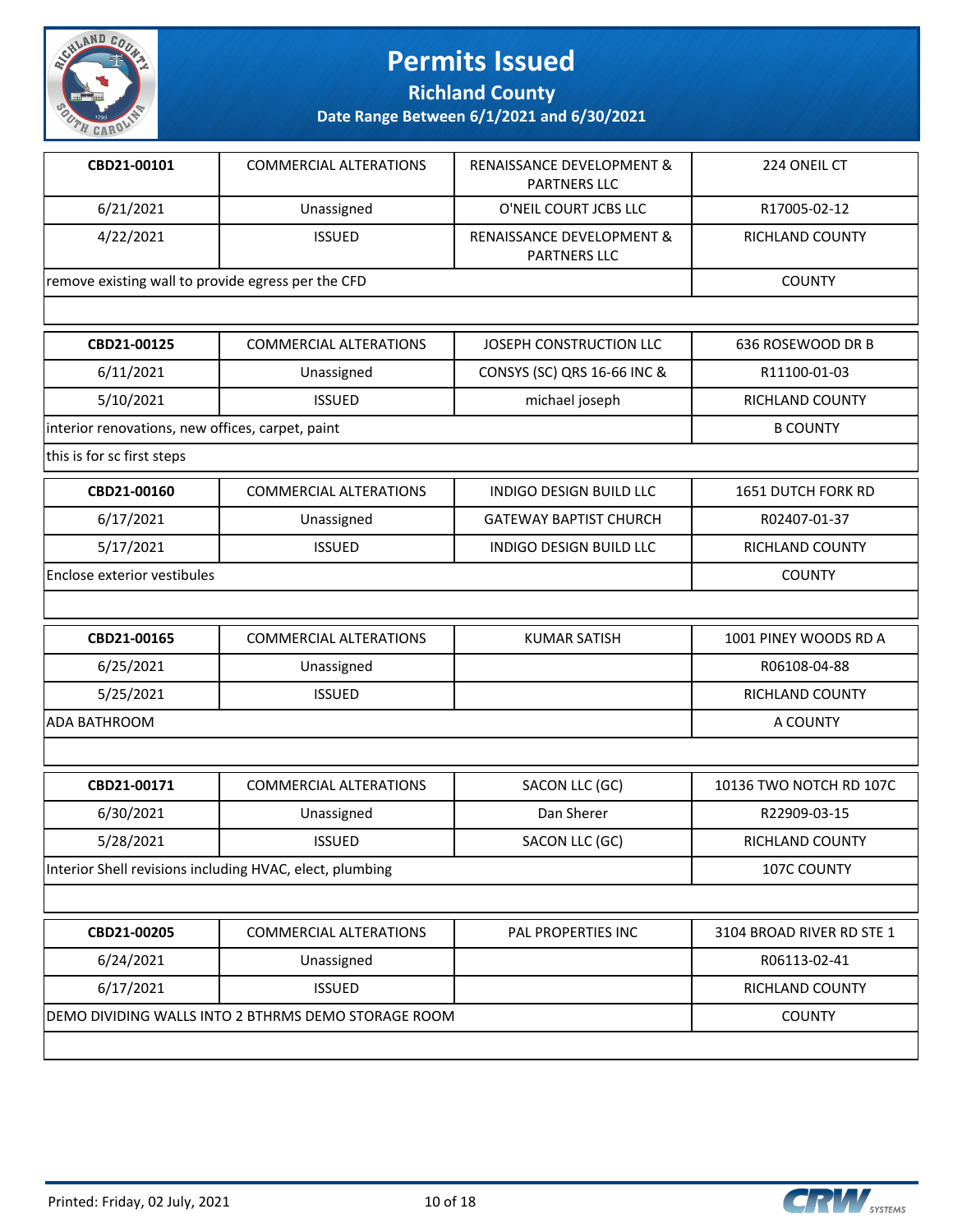

**Richland County**

**Date Range Between 6/1/2021 and 6/30/2021**

| CBD21-00218                              | <b>COMMERCIAL ALTERATIONS</b> | 3 C'S SOUTHEAST ABATEMENT<br><b>SERVICES</b> | 825 MENLO DR           |
|------------------------------------------|-------------------------------|----------------------------------------------|------------------------|
| 6/29/2021                                | Unassigned                    |                                              | R06081-00-00           |
| 6/28/2021                                | <b>ISSUED</b>                 | 3 C'S SOUTHEAST ABATEMENT<br><b>SERVICES</b> | <b>RICHLAND COUNTY</b> |
| <b>INTERIOR DEMOLITION AND ABATEMENT</b> |                               |                                              | <b>COUNTY</b>          |
|                                          |                               |                                              |                        |

### **Number of COMMERCIAL ALTERATIONS/Unassigned Permits: 13**

| OCCU21-00017                         | <b>COMMERCIAL BUILDING CHANGE</b><br>OF USE | NATASHA CATTO | 319 LONG POINTE LN |
|--------------------------------------|---------------------------------------------|---------------|--------------------|
| 6/9/2021                             | Unassigned                                  |               | R23204-03-25       |
| 6/9/2021                             | <b>ISSUED</b>                               |               | RICHLAND COUNTY    |
| <b>EXAM/TUTOR TO WHOLISTIC STORE</b> |                                             |               | <b>COUNTY</b>      |

| OCCU21-00018                                 | COMMERCIAL BUILDING CHANGE<br>OF USE | <b>MAURICE HART</b> | 6912 CABIN CREEK RD |
|----------------------------------------------|--------------------------------------|---------------------|---------------------|
| 6/9/2021                                     | Unassigned                           |                     | R27504-01-03        |
| 6/9/2021                                     | <b>DISAPPROVED</b>                   |                     | RICHLAND COUNTY     |
| <b>FULL SERVICE RESTURANT TO BARBER SHOP</b> |                                      |                     | <b>COUNTY</b>       |

| OCCU21-00019                                    | COMMERCIAL BUILDING CHANGE<br>OF USE |          | 1055 SPARKLEBERRY LN EXT M |
|-------------------------------------------------|--------------------------------------|----------|----------------------------|
| 6/9/2021                                        | Unassigned                           |          | R22905-06-07               |
| 6/9/2021                                        | <b>ISSUED</b>                        |          | RICHLAND COUNTY            |
| <b>IREAL ESTATE BROKER TO RETAIL SOAP STORE</b> |                                      | M COUNTY |                            |

| OCCU21-00020                       | <b>COMMERCIAL BUILDING CHANGE</b><br>OF USE |              | 7201 TWO NOTCH RD AL120 |
|------------------------------------|---------------------------------------------|--------------|-------------------------|
| 6/9/2021                           | Unassigned                                  |              | R17001-04-41            |
| 6/9/2021                           | <b>FINALED</b>                              |              | <b>RICHLAND COUNTY</b>  |
| <b>CLOTHING STORE TO SPA/SALON</b> |                                             | AL120 COUNTY |                         |
|                                    |                                             |              |                         |

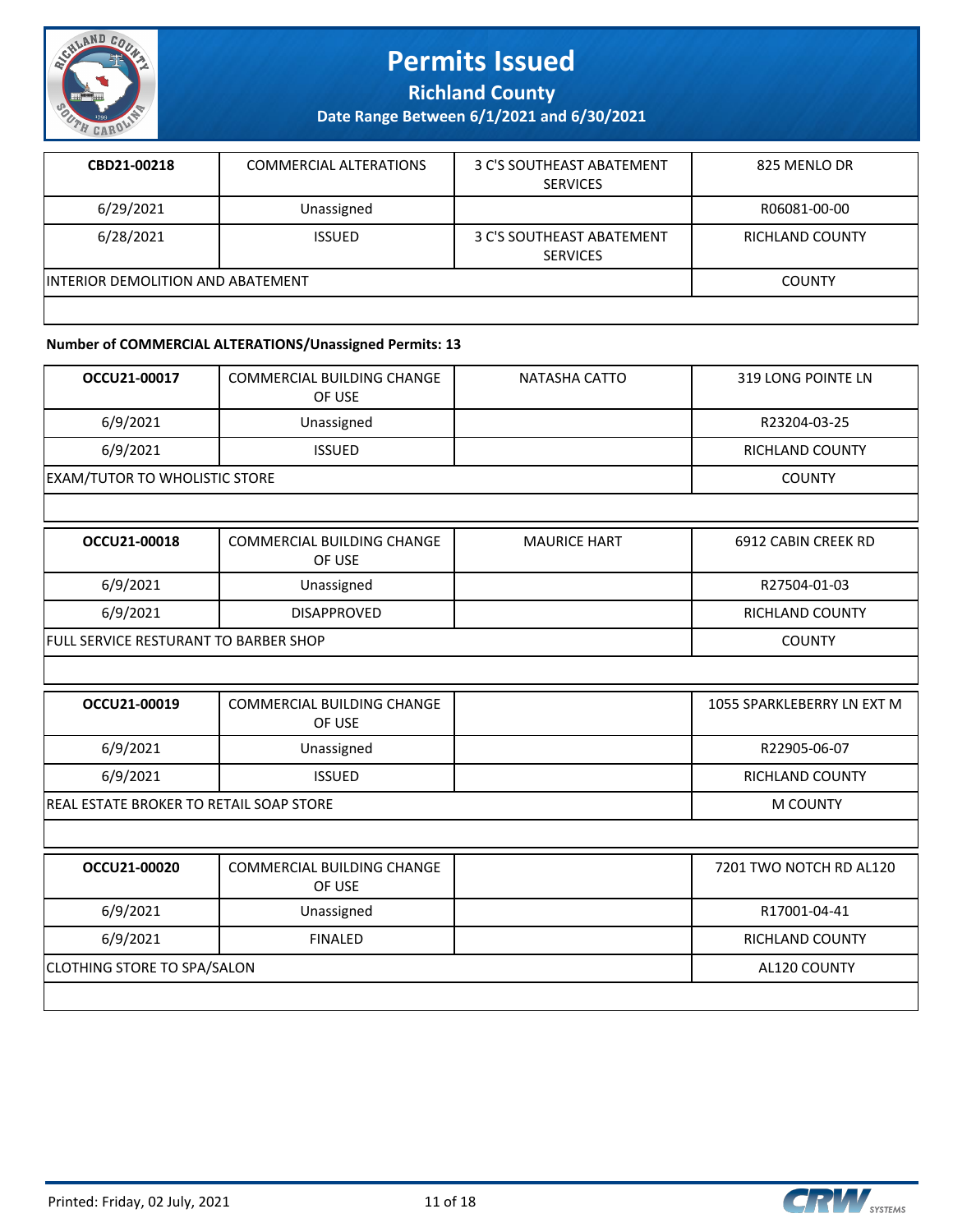

**Richland County**

**Date Range Between 6/1/2021 and 6/30/2021**

| OCCU21-00021  | <b>COMMERCIAL BUILDING CHANGE</b><br>OF USE | DOMINQUE COCHRAN | 6729 TWO NOTCH RD 10   |
|---------------|---------------------------------------------|------------------|------------------------|
| 6/9/2021      | Unassigned                                  |                  | R16903-06-06           |
| 6/9/2021      | <b>ISSUED</b>                               |                  | <b>RICHLAND COUNTY</b> |
| CHANGE OF USE |                                             |                  | <b>10 COUNTY</b>       |
|               |                                             |                  |                        |

| OCCU21-00023              | COMMERCIAL BUILDING CHANGE<br>OF USE | <b>DELPHINE SMITH</b> | 3827 BROAD RIVER RD F |
|---------------------------|--------------------------------------|-----------------------|-----------------------|
| 6/15/2021                 | Unassigned                           |                       | R06111-03-03          |
| 6/15/2021                 | <b>ISSUED</b>                        |                       | RICHLAND COUNTY       |
| UNABLE TO DETERMINE SUITE |                                      |                       | <b>F COUNTY</b>       |

TWO BUSINESS CLEARANCE FORMS SUBMITTED:

#### 1. BUSINESS - HAIR AND NAIL SALON 2. MERCANTILE - T-SHIRT SALES

| OCCU21-00024                         | <b>COMMERCIAL BUILDING CHANGE</b><br>OF USE |               | 7201 TWO NOTCH RD AL120 |
|--------------------------------------|---------------------------------------------|---------------|-------------------------|
| 6/15/2021                            | Unassigned                                  |               | R17001-04-41            |
| 6/15/2021                            | <b>VOID</b>                                 |               | <b>RICHLAND COUNTY</b>  |
| CLOTHING STORE TO SALON              |                                             |               | AL120 COUNTY            |
|                                      |                                             |               |                         |
| OCCU21-00025                         | COMMERCIAL BUILDING CHANGE<br>OF USE        |               | 7430 FAIRFIELD RD       |
| 6/15/2021                            | Unassigned                                  |               | R11904-02-05            |
| 6/15/2021                            | <b>ISSUED</b>                               |               | <b>RICHLAND COUNTY</b>  |
| PLUMBING BUSSINESS TO RESTAURANT     |                                             | <b>COUNTY</b> |                         |
|                                      |                                             |               |                         |
| OCCU21-00026                         | <b>COMMERCIAL BUILDING CHANGE</b><br>OF USE |               | 1012 FERGUSON ST        |
| 6/17/2021                            | Unassigned                                  |               | R11204-07-01            |
| 6/17/2021                            | <b>FINALED</b>                              |               | <b>RICHLAND COUNTY</b>  |
| MEAT MARKET TO CARPET CLEANING STORE |                                             |               | <b>COUNTY</b>           |

#### **Number of COMMERCIAL BUILDING CHANGE OF USE/Unassigned Permits: 9**

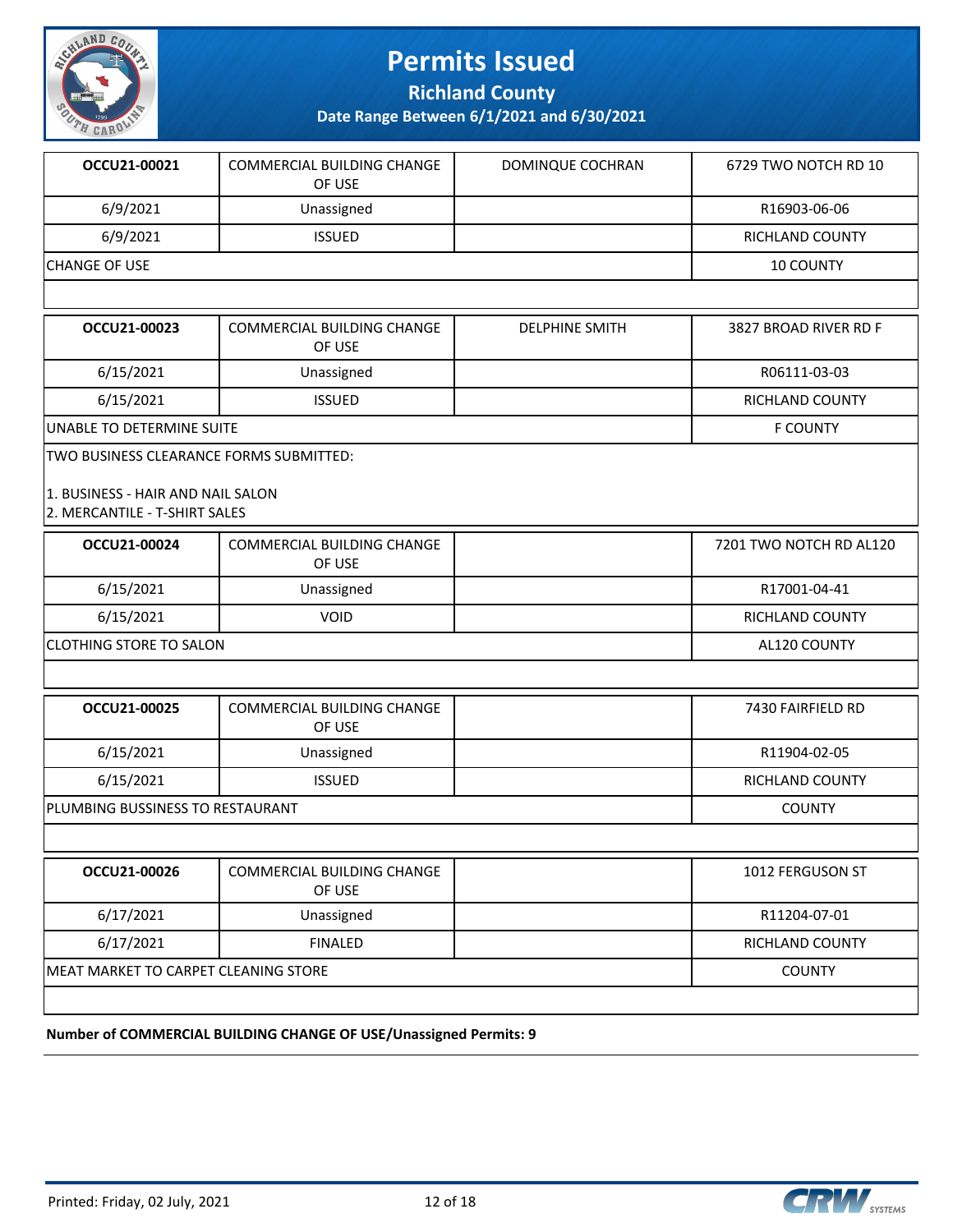

**Richland County**

**Date Range Between 6/1/2021 and 6/30/2021**

| CMOD21-00002                     | COMMERCIAL MODULAR | <b>ISLES CONTRUCTION GROUP LLC</b> | 1325 PERCIVAL RD       |
|----------------------------------|--------------------|------------------------------------|------------------------|
| 6/17/2021                        | Unassigned         | JLH RE HOLDINGS LLC                | R16815-06-04           |
| 5/27/2021                        | <b>FINALED</b>     | <b>ISLES CONTRUCTION GROUP LLC</b> | <b>RICHLAND COUNTY</b> |
| Completion of Mobile Unit Set Up |                    |                                    | <b>COUNTY</b>          |
|                                  |                    |                                    |                        |

#### **Number of COMMERCIAL MODULAR/Unassigned Permits: 1**

| CBD21-00019                                        | <b>COMMERCIAL NEW</b><br><b>CONSTRUCTION</b> | <b>COMMERCIAL &amp; INDUSTRIAL</b><br><b>CONTRACTORS INC</b> | 111 PERIMETER PT       |
|----------------------------------------------------|----------------------------------------------|--------------------------------------------------------------|------------------------|
| 6/3/2021                                           | NEW BUILDING                                 | SIMPLE LEASING LLC                                           | R25700-04-06           |
| 2/1/2021                                           | <b>ISSUED</b>                                | <b>COMMERCIAL &amp; INDUSTRIAL</b><br><b>CONTRACTORS INC</b> | <b>RICHLAND COUNTY</b> |
| construction of a new metal distribution warehouse |                                              |                                                              | <b>COUNTY</b>          |

#### CONTRACTOR PAID FOR A PLAN REVIEW OF \$300,000 LOOKING AT CONTRACT THE TOTAL COST OF CONSTRUCTION WAS \$498,400 PLAN REVIEW WAS AN ADDITIONAL \$159.18 WHICHWAS ADDED TO PERMIT

| CBD21-00076                  | <b>COMMERCIAL NEW</b><br><b>CONSTRUCTION</b> | MUNGO CONSTRUCTION LLC (GC)                    | <b>6327 SHAKESPEARE RD</b> |
|------------------------------|----------------------------------------------|------------------------------------------------|----------------------------|
| 6/9/2021                     | <b>NEW BUILDING</b>                          | <b>COMMUNITY ASSISTANCE</b><br><b>PROVIDER</b> | R14215-13-13               |
| 4/1/2021                     | <b>ISSUED</b>                                | MUNGO CONSTRUCTION LLC (GC)                    | <b>RICHLAND COUNTY</b>     |
| Shakespeare Community Center |                                              |                                                | <b>COUNTY</b>              |
| 6327 Shakespeare             |                                              |                                                |                            |
| CBD21-00096                  | <b>COMMERCIAL NEW</b><br><b>CONSTRUCTION</b> | PHILLIPS ALUMINUM CO INC                       | 6932 FAIRFIELD RD          |
| 6/29/2021                    | <b>NEW BUILDING</b>                          | KHALSA LLC                                     | R11808-02-24               |
| 4/15/2021                    | <b>ISSUED</b>                                | PHILLIPS ALUMINUM CO INC                       | <b>RICHLAND COUNTY</b>     |

INSTALL A NEW 28'x114' fuel canopy COUNTY

### **Number of COMMERCIAL NEW CONSTRUCTION/NEW BUILDING Permits: 3**

| CBD20-00269                                               | COMMERCIAL NEW<br><b>CONSTRUCTION</b> | I HOOVER BUILDINGS OF LEXINGTON-<br>INC. | 1146 WILD PLUM TRL     |
|-----------------------------------------------------------|---------------------------------------|------------------------------------------|------------------------|
| 6/1/2021                                                  | NEW SHELL ONLY                        | LEMMON JOSEPH C                          | R32700-01-06           |
| 12/30/2020                                                | CO ISSUED                             | I HOOVER BUILDINGS OF LEXINGTON-<br>INC. | <b>RICHLAND COUNTY</b> |
| 30'x72'x12' pole building (Shell only) - AG USE AFFIDAVIT |                                       |                                          | <b>COUNTY</b>          |
| Will be for AG use, Attached is AG affidavit              |                                       |                                          |                        |

#### **Number of COMMERCIAL NEW CONSTRUCTION/NEW SHELL ONLY Permits: 1**

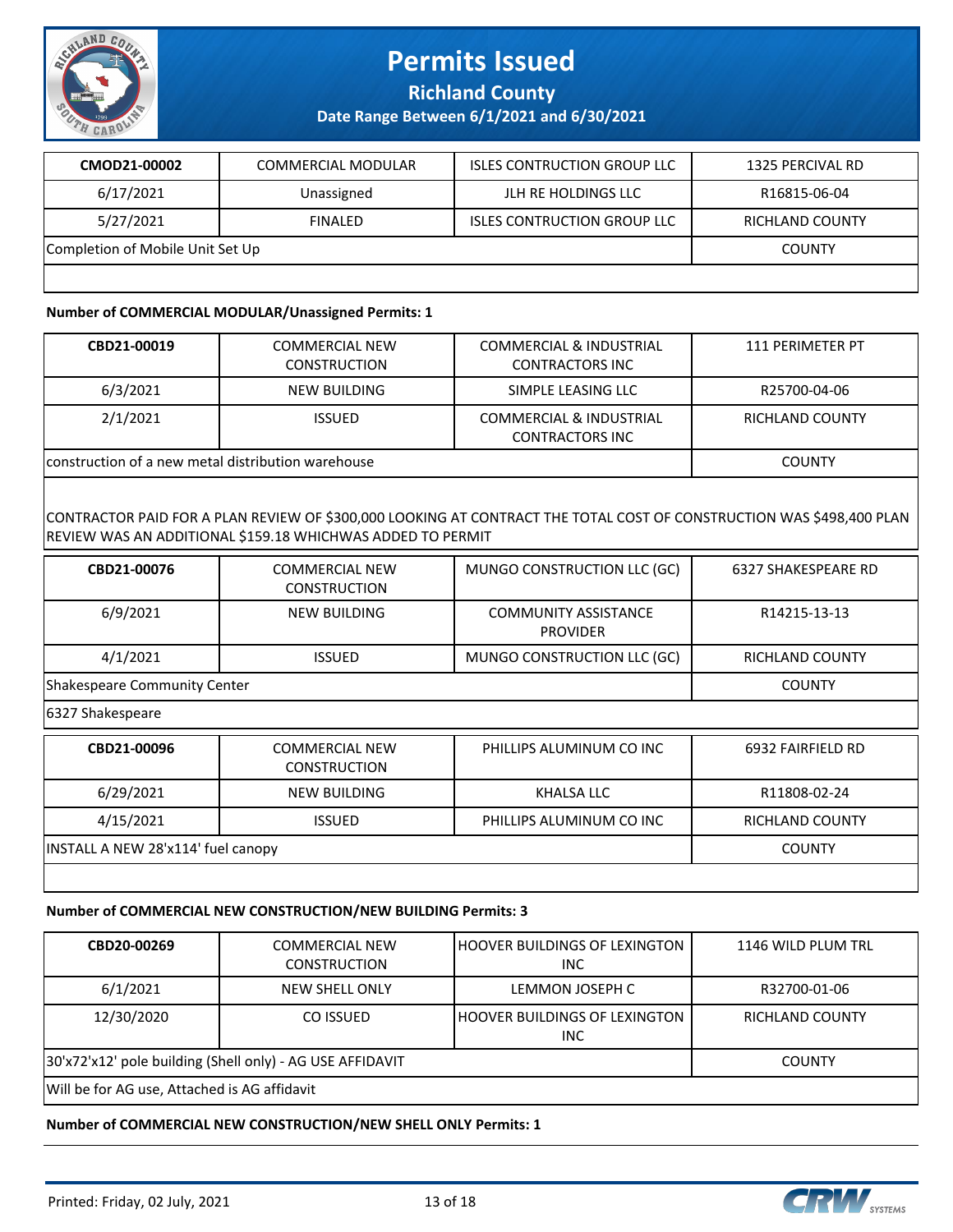

### **Richland County**

### **Date Range Between 6/1/2021 and 6/30/2021**

| CBD21-00207                           | <b>COMMERCIAL REPAIR</b>                                      | FNO CONSTRUCTION & ASSOCIATES            | 5835 SHAKESPEARE RD                   |
|---------------------------------------|---------------------------------------------------------------|------------------------------------------|---------------------------------------|
| 6/21/2021                             | Unassigned                                                    |                                          | R14210-06-02                          |
| 6/21/2021                             | <b>ISSUED</b>                                                 | <b>FNO CONSTRUCTION &amp; ASSOCIATES</b> | <b>RICHLAND COUNTY</b>                |
|                                       | IREPAIR PAIR DOORS RAIL RAMP LIGHTING BRICKWORK STEPS WASHING |                                          | <b>COUNTY</b>                         |
|                                       |                                                               |                                          |                                       |
| CBD21-00215                           | <b>COMMERCIAL REPAIR</b>                                      | C L CONSTRUCTION                         | 2033 HEYWARD BROCKINGTON<br><b>RD</b> |
|                                       |                                                               |                                          |                                       |
| 6/25/2021                             | Unassigned                                                    | <b>BOYLES THOMAS</b>                     | R09700-04-21                          |
| 6/24/2021                             | <b>FINALED</b>                                                | C L CONSTRUCTION                         | <b>RICHLAND COUNTY</b>                |
| Renovation: Paint, lighting, flooring |                                                               |                                          | <b>COUNTY</b>                         |

#### **Number of COMMERCIAL REPAIR/Unassigned Permits: 2**

| <b>FPS21-00091</b>                          | FIRE PROTECTION SYSTEM ALARM | PRECISION FIRE SOLUTIONS LLC  | <b>100 GREYSTONE BLVD</b> |
|---------------------------------------------|------------------------------|-------------------------------|---------------------------|
| 6/18/2021                                   | Unassigned                   | INTREPID PROPERTY INVESTMENTS | R07310-05-01              |
| 6/3/2021                                    | <b>ISSUED</b>                | PRECISION FIRE SOLUTIONS LLC  | <b>RICHLAND COUNTY</b>    |
| add notification devices to existing system |                              |                               | COUNTY                    |

| FPS21-00094                    | FIRE PROTECTION SYSTEM ALARM | PRECISION FIRE SOLUTIONS LLC    | 5110 FAIRFIELD RD      |
|--------------------------------|------------------------------|---------------------------------|------------------------|
| 6/11/2021                      | Unassigned                   | OAK STREET HEALTH               | R11701-02-19           |
| 6/7/2021                       | <b>ISSUED</b>                | <b>PRECISION FIRE SOLUTIONS</b> | <b>RICHLAND COUNTY</b> |
| Installing a fire alarm system |                              |                                 | COLUMBIA               |

#### LOCATED IN THE CITY OF COLUMBIA

| FPS21-00097                     | FIRE PROTECTION SYSTEM ALARM | PRECISION FIRE SOLUTIONS LLC | 494 TOWN CENTER PL 9 |
|---------------------------------|------------------------------|------------------------------|----------------------|
| 6/18/2021                       | Unassigned                   | WITZLING DAVID               | R22911-03-01         |
| 6/16/2021                       | <b>ISSUED</b>                | PRECISION FIRE SOLUTIONS LLC | RICHLAND COUNTY      |
| Upfit for Sandhills Suite 494-4 |                              |                              | 9 COUNTY             |
|                                 |                              |                              |                      |

#### **Number of FIRE PROTECTION SYSTEM ALARM/Unassigned Permits: 3**

| FPS21-00095                              | FIRE PROTECTION SYSTEM AUTO<br><b>SUPPRESSION</b> | <b>CARAWAY FIRE &amp; SAFETY</b> | 380 COLUMBIANA DR |
|------------------------------------------|---------------------------------------------------|----------------------------------|-------------------|
| 6/10/2021                                | Unassigned                                        | KHUSHI COLUMBIA INC              | R05001-01-11      |
| 6/7/2021                                 | <b>ISSUED</b>                                     | <b>CARAWAY FIRE &amp; SAFETY</b> | RICHLAND COUNTY   |
| Install Hood and Fire Suppression System |                                                   |                                  | COLUMBIA          |
|                                          |                                                   |                                  |                   |



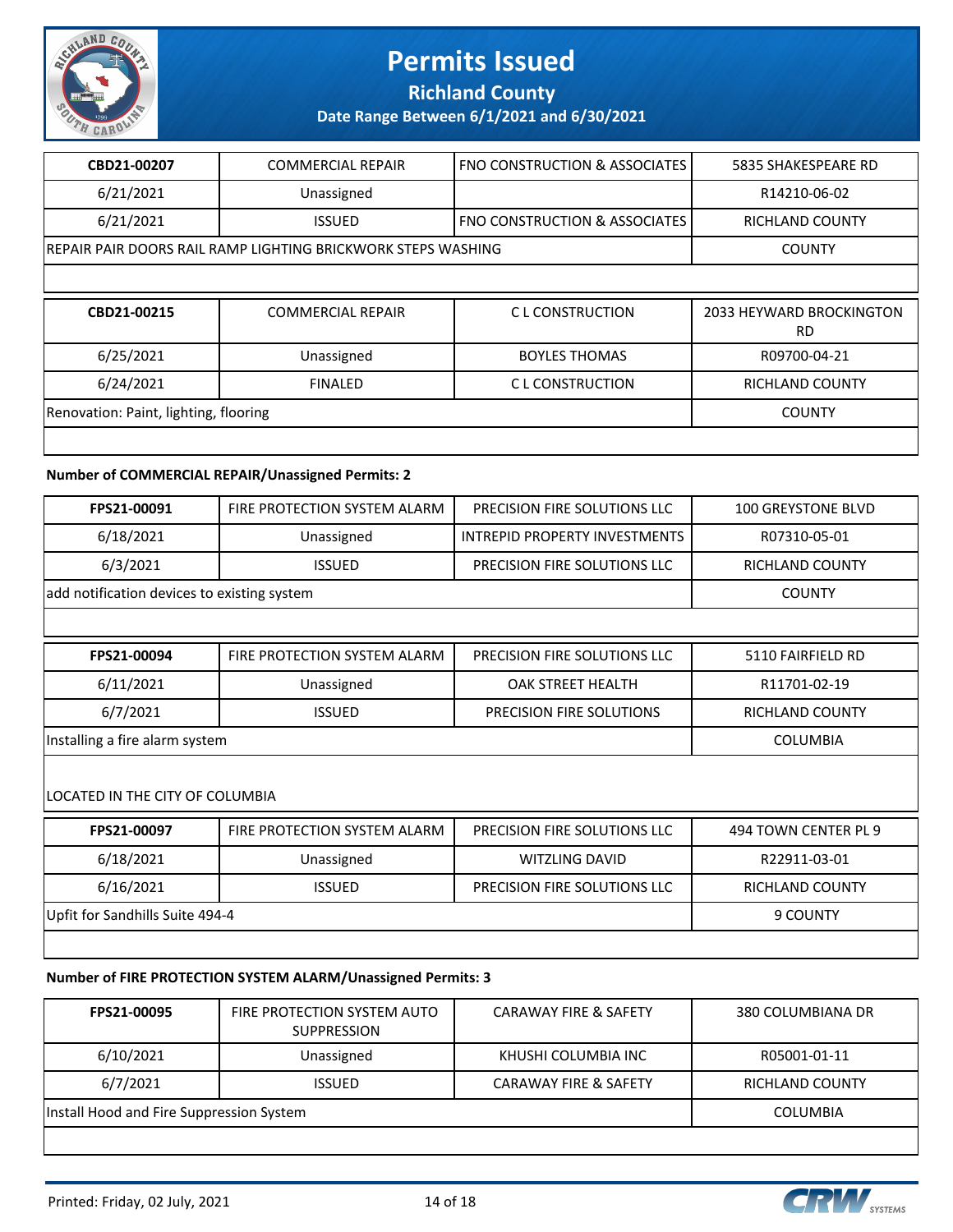

**Richland County**

**Date Range Between 6/1/2021 and 6/30/2021**

| FPS21-00096                                      | FIRE PROTECTION SYSTEM AUTO<br><b>SUPPRESSION</b> | <b>CAROLINA FIRE SAFETY</b> | 1300 LONGCREEK DR      |
|--------------------------------------------------|---------------------------------------------------|-----------------------------|------------------------|
| 6/18/2021                                        | Unassigned                                        | FAH THE HOLLOWS LLC         | R07406-02-01           |
| 6/16/2021                                        | <b>ISSUED</b>                                     | <b>CAROLINA FIRE SAFETY</b> | <b>RICHLAND COUNTY</b> |
| Installing Guardian 300-B over residential range |                                                   |                             | <b>COUNTY</b>          |
|                                                  |                                                   |                             |                        |

#### **Number of FIRE PROTECTION SYSTEM AUTO SUPPRESSION/Unassigned Permits: 2**

| FPS21-00079                                          | <b>FIRE PROTECTION SYSTEM</b><br><b>SPRINKLER</b>          | <b>COASTAL SPRINKLER COMPANY INC</b>               | 2348 SHOP RD            |
|------------------------------------------------------|------------------------------------------------------------|----------------------------------------------------|-------------------------|
| 6/10/2021                                            | Unassigned                                                 | SEA HUNT BOAT MFG CO INC                           | R13607-01-06            |
| 5/13/2021                                            | <b>ISSUED</b>                                              | COASTAL SPRINKLER COMPANY INC                      | <b>RICHLAND COUNTY</b>  |
| Install new Fire Protection Sprinkler System         |                                                            |                                                    | <b>COUNTY</b>           |
|                                                      |                                                            |                                                    |                         |
| FPS21-00086                                          | <b>FIRE PROTECTION SYSTEM</b><br><b>SPRINKLER</b>          | ASPIRE FIRE SPRNKLER INC                           | <b>120 CORPORATE LN</b> |
| 6/10/2021                                            | Unassigned                                                 | <b>INTERSTATE 20-277 PRTN II</b>                   | R14300-03-07            |
| 5/25/2021                                            | <b>ISSUED</b>                                              | ASPIRE FIRE SPRNKLER INC                           | <b>RICHLAND COUNTY</b>  |
|                                                      | Add (24) heads to 120, (10) heads to 140, (8) heads to 160 |                                                    | <b>COUNTY</b>           |
|                                                      |                                                            |                                                    |                         |
| FPS21-00088                                          | FIRE PROTECTION SYSTEM<br><b>SPRINKLER</b>                 | PALMETTO AUTOMATIC SPRINKLER<br>CO INC             | 3160 SHOP RD            |
| 6/4/2021                                             | Unassigned                                                 | <b>MARK ANTHONY BREWING INC</b>                    | R16100-02-20            |
| 5/26/2021                                            | <b>ISSUED</b>                                              | PALMETTO AUTOMATIC SPRINKLER<br>CO INC             | <b>RICHLAND COUNTY</b>  |
| Fire Sprinkler System Submittal For Project Sunshine |                                                            |                                                    |                         |
|                                                      |                                                            |                                                    |                         |
| FPS21-00089                                          | FIRE PROTECTION SYSTEM<br>SPRINKLER                        | <b>CASTLE AUTOMATIC SPRINKLER CO</b><br><b>INC</b> | 493 TOWN CENTER PL 1    |
| 6/4/2021                                             | Unassigned                                                 | <b>WITZLING DAVID</b>                              | R22911-03-01            |
| 6/2/2021                                             | <b>ISSUED</b>                                              | <b>CASTLE AUTOMATIC SPRINKLER CO</b><br><b>INC</b> | <b>RICHLAND COUNTY</b>  |
| Upfit an existing retail space to a restaurant       |                                                            |                                                    | 1 COUNTY                |
|                                                      |                                                            |                                                    |                         |

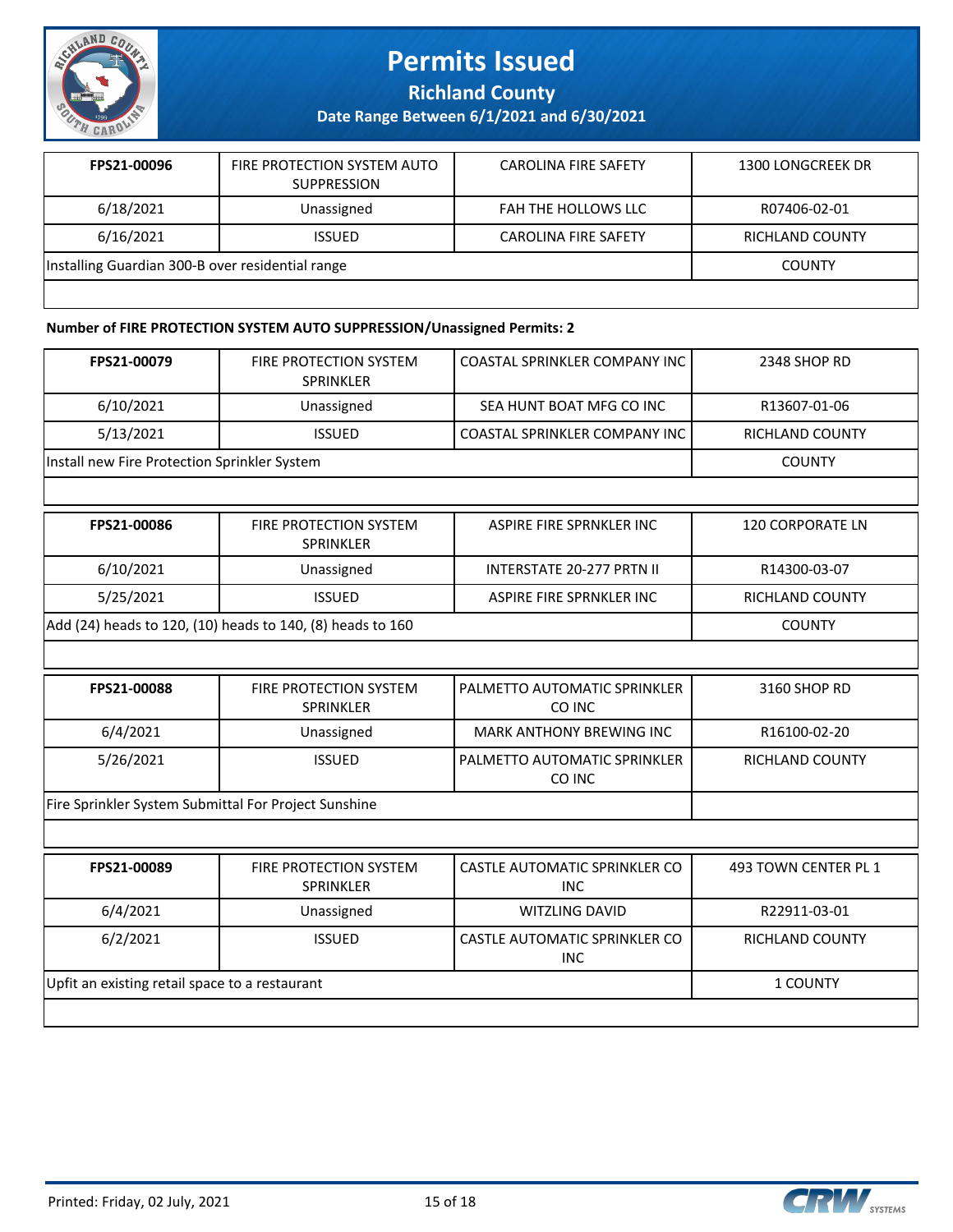

### **Richland County**

**Date Range Between 6/1/2021 and 6/30/2021**

| FPS21-00090          | <b>FIRE PROTECTION SYSTEM</b><br><b>SPRINKLER</b> | CRAWFORD SPRINKLER CO OF SC<br>INC.     | 3000 S BELTLINE BLVD   |
|----------------------|---------------------------------------------------|-----------------------------------------|------------------------|
| 6/4/2021             | Unassigned                                        | FOUNDATION FOR HEATHWOOD<br><b>HALL</b> | R11000-01-07           |
| 6/2/2021             | <b>ISSUED</b>                                     | CRAWFORD SPRINKLER CO OF SC<br>INC.     | <b>RICHLAND COUNTY</b> |
| Fire Sprinkler Upfit | <b>COUNTY</b>                                     |                                         |                        |
| adding 3 heads       |                                                   |                                         |                        |

| FPS21-00092                                          | FIRE PROTECTION SYSTEM<br>SPRINKLER | NATIONAL FIRE & SAFETY LLP  | <b>120 NORTHPOINT CT</b> |
|------------------------------------------------------|-------------------------------------|-----------------------------|--------------------------|
| 6/10/2021                                            | Unassigned                          | NORTH COLUMBIA VENTURES LLC | R14900-01-19             |
| 6/6/2021                                             | <b>ISSUED</b>                       | NATIONAL FIRE & SAFETY LLP  | RICHLAND COUNTY          |
| Tenant Improvement of Existing Fire Sprinkler System |                                     |                             | <b>COUNTY</b>            |

Extension of existing wet system to supply (31) pendant sprinkler heads.

| FPS21-00093                                                                                                      | <b>FIRE PROTECTION SYSTEM</b><br><b>SPRINKLER</b> | ABSOLUTE FIRE CONTROL INC        | <b>100 CENTER POINT CIR</b> |
|------------------------------------------------------------------------------------------------------------------|---------------------------------------------------|----------------------------------|-----------------------------|
| 6/10/2021                                                                                                        | Unassigned                                        | <b>CENTER POINT HOLDINGS LLC</b> | R06010-01-08                |
| 6/7/2021                                                                                                         | <b>ISSUED</b>                                     | ABSOLUTE FIRE CONTROL INC        | <b>RICHLAND COUNTY</b>      |
| Upfitting an existing shell into a Office Space                                                                  | <b>COUNTY</b>                                     |                                  |                             |
| Two floors going from Ordinary Hazard I; to Light Hazard around 100 heads to be removed from the existing syste. |                                                   |                                  |                             |

#### **Number of FIRE PROTECTION SYSTEM SPRINKLER/Unassigned Permits: 7**

| TLCO21-00090                                                 | TELECOMMUNICATIONS TOWER        | TOWER ENGINEERING<br>PROFESSIONALS-CHAR               | 1132 SAINT ANDREWS RD  |
|--------------------------------------------------------------|---------------------------------|-------------------------------------------------------|------------------------|
| 6/17/2021                                                    | EXISTING TOWER ADD              |                                                       | R06012-04-10           |
| 4/19/2021                                                    | <b>ISSUED</b>                   | Ericsson INC                                          | <b>RICHLAND COUNTY</b> |
| adding and replacing antennas and RRUs                       |                                 |                                                       | <b>COUNTY</b>          |
| No changes to ground space, tower height or any electrical.  |                                 |                                                       |                        |
| TLCO21-00103                                                 | <b>TELECOMMUNICATIONS TOWER</b> | Michelle McCarten on behalf of<br><b>Family First</b> | 6925 MONTICELLO RD     |
| 6/14/2021                                                    | EXISTING TOWER ADD              | <b>TOWER PROPERTIES LLC</b>                           | R07600-02-36           |
| 5/5/2021                                                     | <b>ISSUED</b>                   | <b>HIGHTOWER COMMUNICATIONS</b><br>INC.               | RICHLAND COUNTY        |
| Family First is proposing to collocate on our existing tower | <b>COUNTY</b>                   |                                                       |                        |
|                                                              |                                 |                                                       |                        |

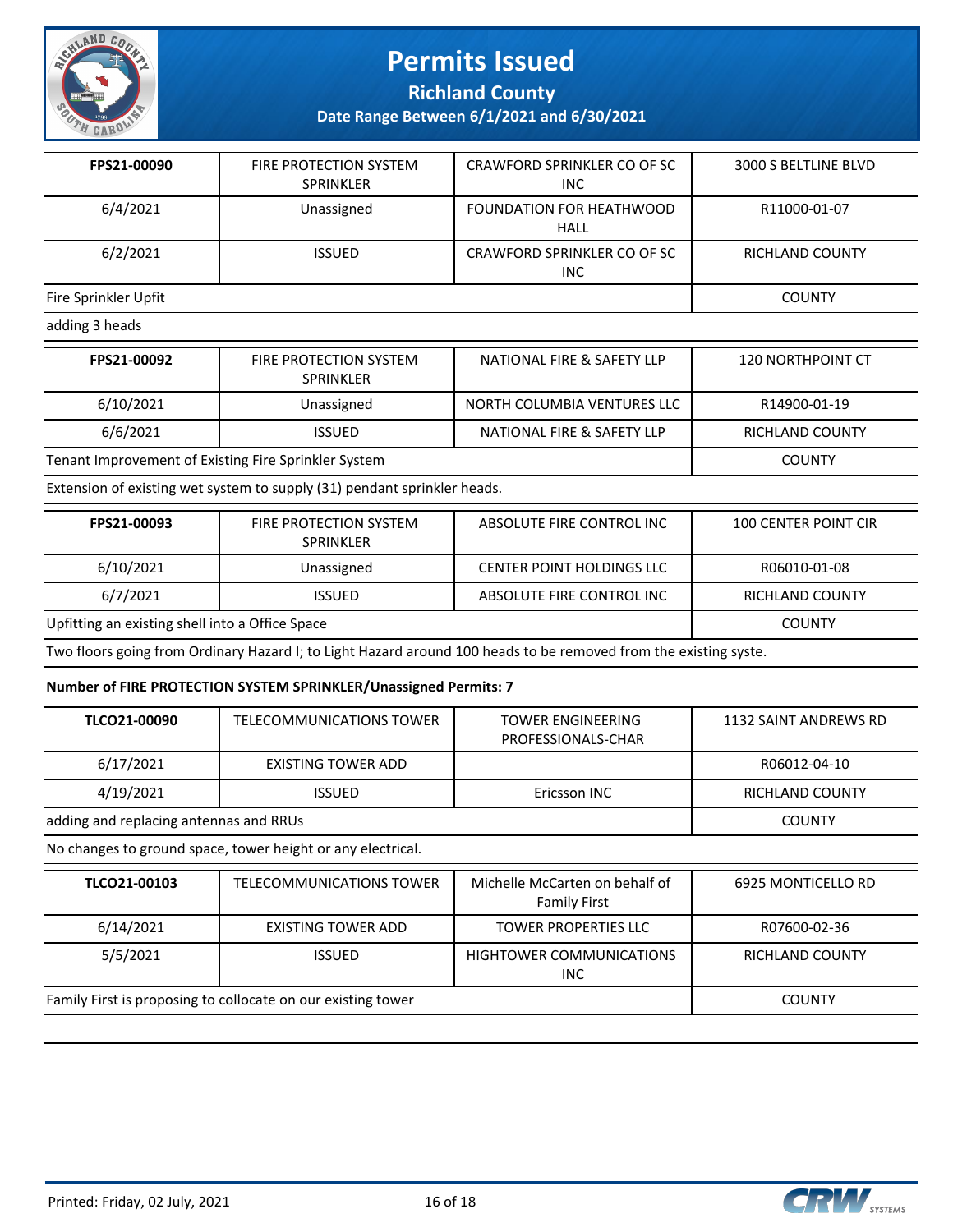

**Richland County**

| TLCO21-00110                                       | TELECOMMUNICATIONS TOWER | <b>TOWER ENGINEERING</b><br>PROFESSIONALS-CHAR | 6901 FROST AVE  |
|----------------------------------------------------|--------------------------|------------------------------------------------|-----------------|
| 6/4/2021                                           | EXISTING TOWER ADD       | WOODS WILTON WAYNE                             | R07613-02-46    |
| 6/2/2021                                           | <b>ISSUED</b>            | <b>TOWER ENGINEERING</b><br>PROFESSIONALS-CHAR | RICHLAND COUNTY |
| Dish Networks proposed to co-locate to this tower. |                          |                                                | <b>COUNTY</b>   |

| <b>TLCO21-00112</b>                                | TELECOMMUNICATIONS TOWER | <b>Tower Engineering Professionals</b> | 5429 LOWER RICHLAND BLVD |
|----------------------------------------------------|--------------------------|----------------------------------------|--------------------------|
| 6/8/2021                                           | EXISTING TOWER ADD       | VB S1 ASSETS LLC                       | R21700-03-09             |
| 6/3/2021                                           | <b>ISSUED</b>            | <b>Tower Engineering Professionals</b> | <b>RICHLAND COUNTY</b>   |
| Dish Networks proposed to co-locate to this tower. |                          |                                        | <b>COUNTY</b>            |

| TLCO21-00113                                       | TELECOMMUNICATIONS TOWER | <b>TOWER ENGINEERING</b><br>PROFESSIONALS-CHAR | 10100 GARNERS FERRY RD A |
|----------------------------------------------------|--------------------------|------------------------------------------------|--------------------------|
| 6/8/2021                                           | EXISTING TOWER ADD       | STEINMANN ERIC J                               | R27981-01-25             |
| 6/4/2021                                           | <b>ISSUED</b>            | <b>Tower Engineering Professionals</b>         | RICHLAND COUNTY          |
| Dish Networks proposed to co-locate to this tower. |                          |                                                | A COUNTY                 |

| TLCO21-00117                                       | TELECOMMUNICATIONS TOWER | James Norton                           | 4600 HARD SCRABBLE RD  |
|----------------------------------------------------|--------------------------|----------------------------------------|------------------------|
| 6/22/2021                                          | EXISTING TOWER ADD       | VERTICAL BRIDGE AM II LLC              | R20300-03-03           |
| 6/11/2021                                          | <b>ISSUED</b>            | <b>Tower Engineering Professionals</b> | <b>RICHLAND COUNTY</b> |
| Dish Networks proposed to co-locate to this tower. |                          |                                        | COUNTY                 |

| TLCO21-00122                             | TELECOMMUNICATIONS TOWER | SUMMITT CELLULAR INC   | 1440 SAINT ANDREWS RD |  |
|------------------------------------------|--------------------------|------------------------|-----------------------|--|
| 6/22/2021                                | EXISTING TOWER ADD       | <b>HAMPTON NET LLC</b> | R06113-02-31          |  |
| 6/18/2021                                | <b>ISSUED</b>            | SUMMITT CELLULAR INC   | RICHLAND COUNTY       |  |
| T-Mobile to add a 25 kW diesel generator |                          |                        | <b>COUNTY</b>         |  |
|                                          |                          |                        |                       |  |
| TLCO21-00123                             | TELECOMMUNICATIONS TOWER | SUMMITT CELLULAR INC   | 3933 BROAD RIVER RD   |  |

| TLCO21-00123                             | TELECOMMUNICATIONS TOWER | SUMMITT CELLULAR INC | 3933 BROAD RIVER RD |
|------------------------------------------|--------------------------|----------------------|---------------------|
| 6/22/2021                                | EXISTING TOWER ADD       | PHILLIPS KATHY D &   | R06111-02-04        |
| 6/18/2021                                | <b>ISSUED</b>            | SUMMITT CELLULAR INC | RICHLAND COUNTY     |
| T-Mobile to add a 25 kW diesel generator | COUNTY                   |                      |                     |
|                                          |                          |                      |                     |